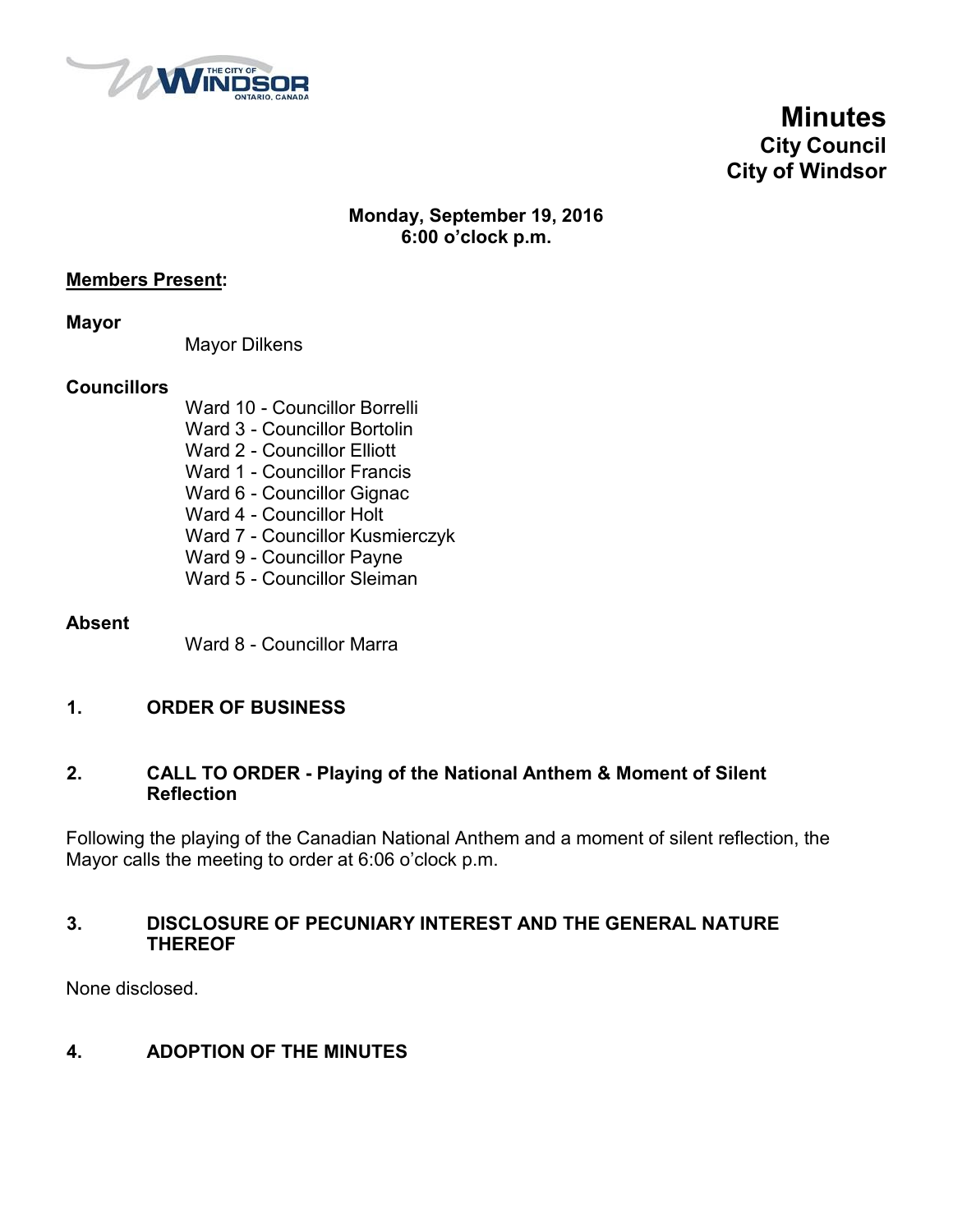#### **4.1. Minutes of the September 6, 2016 City Council meeting**

Moved by: Councillor Payne Seconded by: Councillor Sleiman

That the Minutes of the regular meeting of Council held September 6, 2016 **BE ADOPTED** as presented. Carried.

#### **5. NOTICE OF PROCLAMATIONS**

City of Windsor Employee Learn @ Work Week - September 19-23, 2016 Culture Days – September 30, October 1 and October 2, 2016 International Day of Older Persons - October 1, 2016 Taoist Tai Chi Week - October 3-7, 2016

#### **Flag Raisings:**

Francophone Flag Day – September 22, 2016 United Nations International Day of Older Persons – October 1, 2016

#### **6. COMMITTEE OF THE WHOLE**

Moved by: Councillor Borrelli Seconded by: Councillor Bortolin

That Council do now rise and move into Committee of the Whole with the Mayor presiding for the purpose of dealing with:

- (a) communication items;
- (b) consent agenda;
- (c) hearing requests for deferrals, referrals and/or withdrawals of any items of business;
- (d) hearing presentations and delegations;
- (e) consideration of business items;
- (f) consideration of Committee reports:
	- (i) **Report of Special In-Camera Meeting or other Committee as may be held prior to Council** (if scheduled);

(g) consideration of by-laws 145-2016 through 148-2016 (inclusive). Carried.

#### **7. COMMUNICATIONS INFORMATION PACKAGE**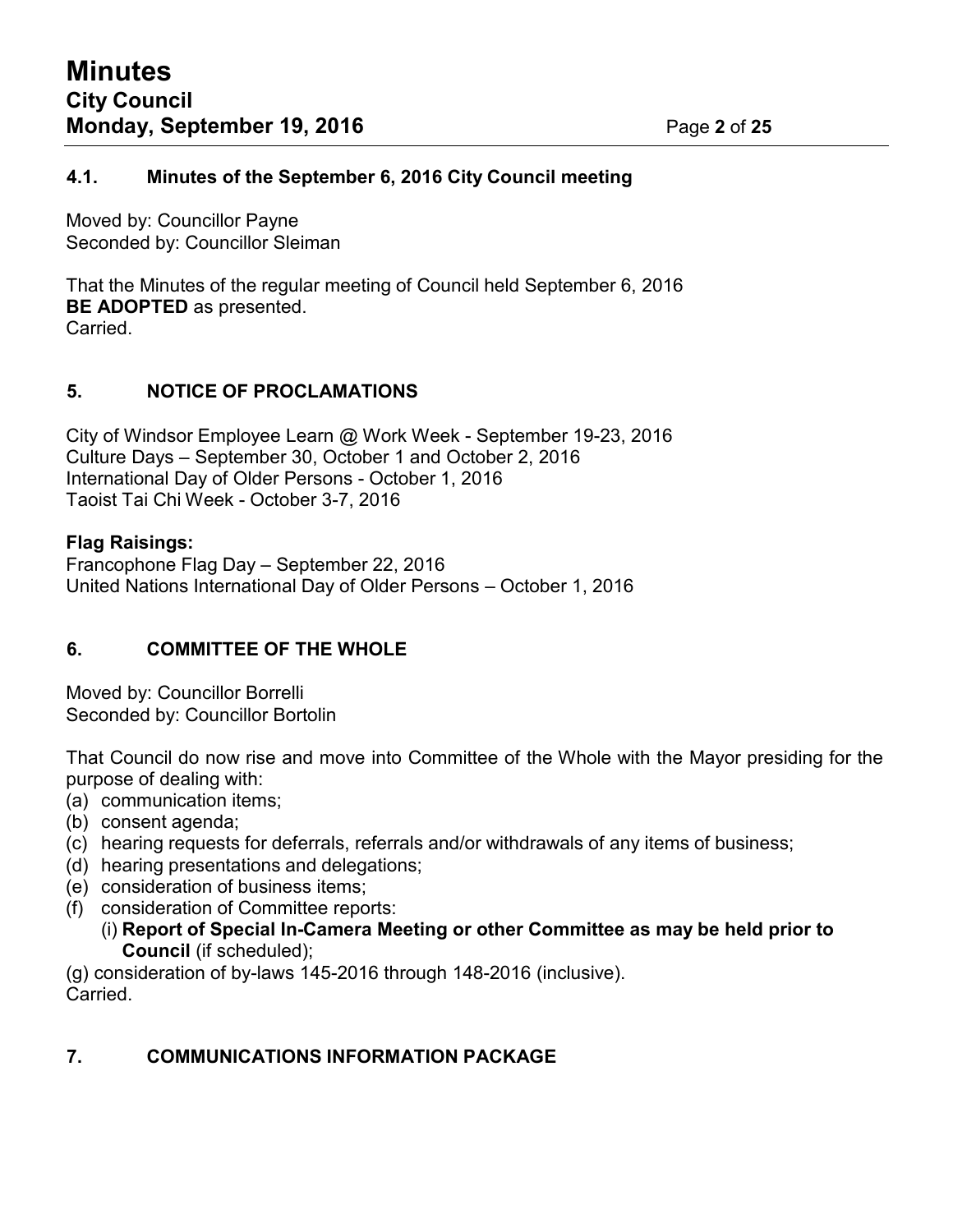#### **7.1. Correspondence - September 19, 2016**

Moved by: Councillor Elliott Seconded by: Councillor Francis

#### Decision Number: CR569/2016

That the following Communication Items 7.1.1 through 7.1.2, as set forth in the Council Agenda **BE REFERRED** as noted:

| No.   | Sender                                             | Subject                                                                                                                                                                     |
|-------|----------------------------------------------------|-----------------------------------------------------------------------------------------------------------------------------------------------------------------------------|
| 7.1.1 | <b>Ontario Good Roads</b><br>Association (OGRA)    | OGRA Conference, February 26 - March 1, 2017, Fairmont<br><b>Royal York Hotel</b><br><b>City Engineer</b><br><b>Executive Director, Operations</b><br>Note & File<br>GM2016 |
| 7.1.2 | Secretary/Treasurer,<br>Committee of<br>Adjustment | Committee of Adjustment Agenda for meeting to be held<br>Thursday, September 22, 2016 at 3:30 p.m.<br>Note & File<br>ZC2016                                                 |

Carried.

ACO2016 7.1

#### **7.2. Engineering Consultants Engaged via Roster - January 1 2016 to June 30 2016 City Wide**

Moved by: Councillor Elliott Seconded by: Councillor Francis

#### Decision Number: CR570/2016

THAT the report of the Manager of Purchasing dated August 30, 2016 entitled "Engineering Consultants Engaged via Roster – January 1, 2016 to June 30, 2016" **BE RECEIVED** by Council for information in compliance with section 163 of Bylaw 93-2012 (the "Purchasing Bylaw"). Carried.

> Report Number: CM 47/2016 Clerk's File: AL2016 7.2

#### **7.3. Response to CR3/2016 - increasing fines for repeat by-law offenders City Wide**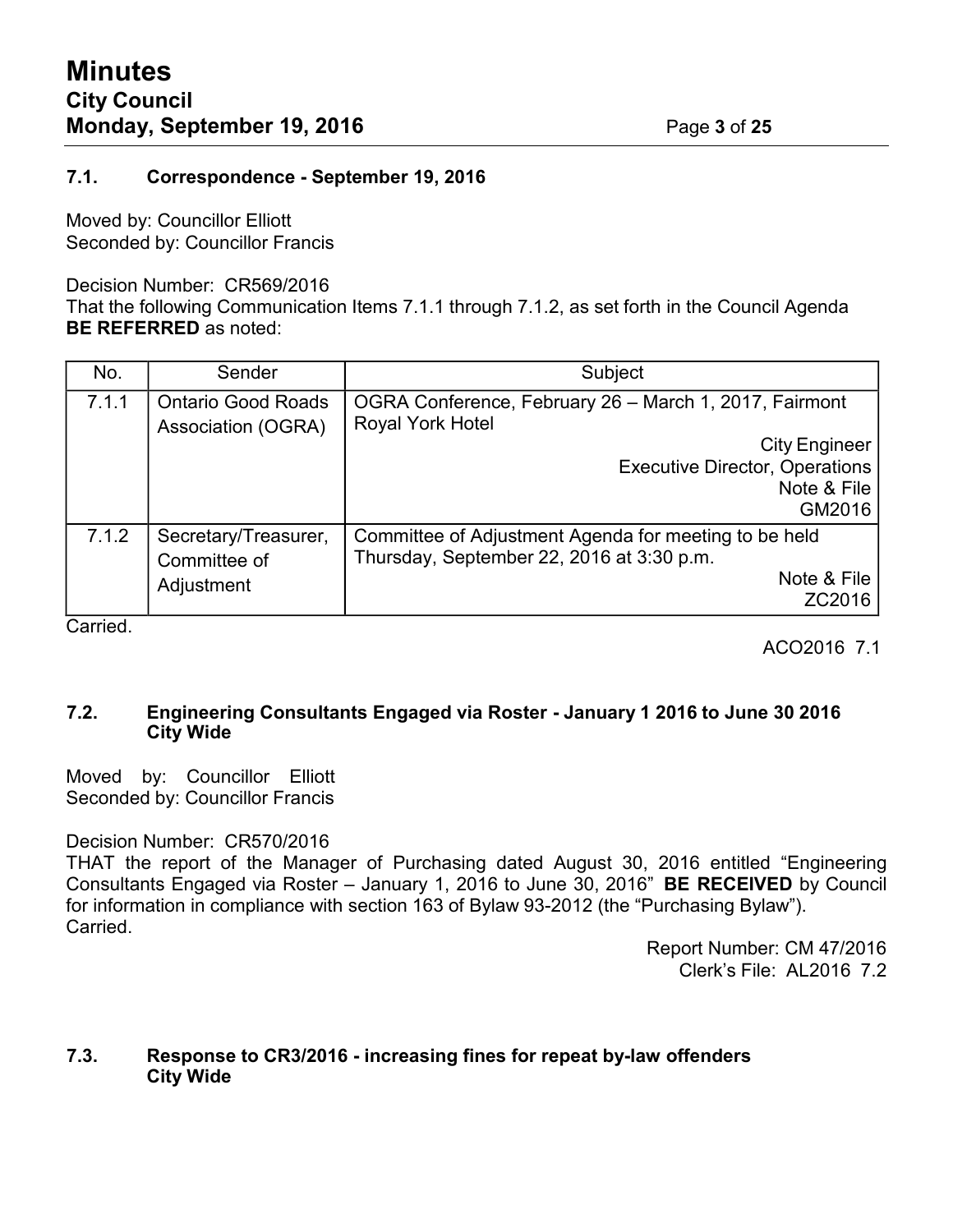## **Minutes City Council Monday, September 19, 2016** Page **4** of **25**

Moved by: Councillor Elliott Seconded by: Councillor Francis

Decision Number: CR571/2016

THAT the report of Legal Counsel dated September 1, 2016 entitled "Response to CR3/2016 – Increasing fines for repeat by-law offenders" **BE RECEIVED** for information. Carried.

Report Number: CM 48/2016 Clerk's File: AB2016 7.3

#### **7.4. CQ38-2016 Response to the Request to Close Kathleen, Karen and Harcourt Three Streets**

Moved by: Councillor Payne Seconded by: Councillor Francis

Decision Number: CR572/2016

THAT the report of the City Engineer dated August 29, 2016 entitled "CQ38-2016 Response to the Request to Close Kathleen, Karen and Harcourt Three Streets" **BE DEFERRED** to the October 3, 2016 meeting of Council as a regular agenda item and to allow for delegations to be heard. Carried.

> Report Number: CM 24/2016 Clerk's File: ST2016 7.4

#### **8. CONSENT AGENDA**

#### **8.1. RFP No. 135-16 Tree Trimming City Wide**

Moved by: Councillor Gignac Seconded by: Councillor Sleiman

Decision Number: CR573/2016

THAT Council **APPROVE** the procurement of tree trimming services for City owned trees and further;

THAT the Purchasing Manager **BE AUTHORIZED** to issue three (3) Contract Purchase Orders to the following three (3) companies:

- 1. Ontario Line Clearing
- 2. Forest Glade Tree Expert
- 3. Neuheimer Tree Care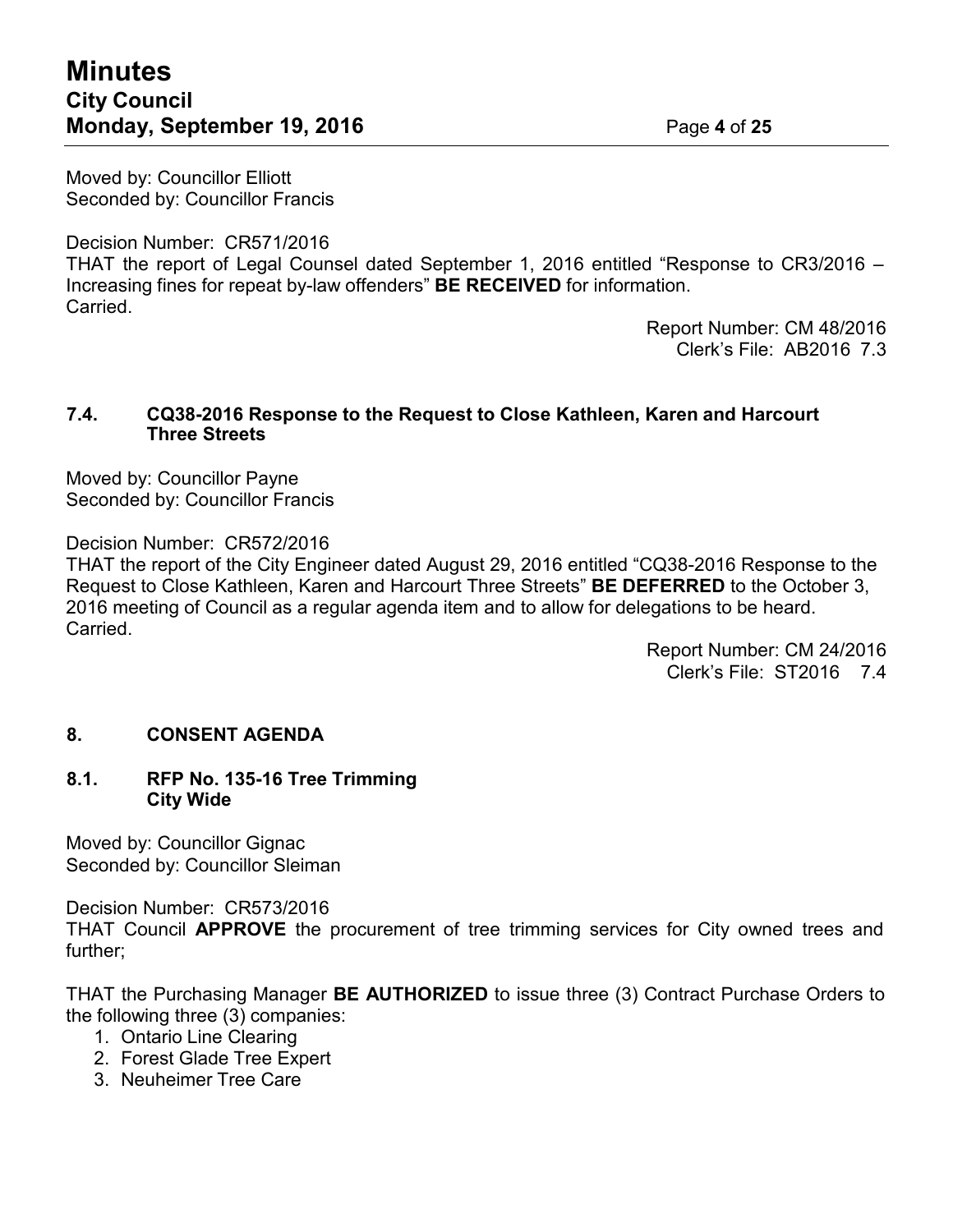## **Minutes City Council Monday, September 19, 2016** Page **5** of **25**

for the provision of each company to trim 500 City owned trees, 1,500 in total along the right of way throughout the City of Windsor to a total cumulative upset limit of \$263,300 (excluding HST), satisfactory in financial content to City Treasurer, and in technical content to the Executive Director of Parks:

#### **TOTAL CUMULATIVE PRICE \$263,300**

**TOTAL CUMULATIVE PRICE INCLUDING NON-RECOVERABLE HST: \$267,934.08** Carried.

> Report Number: C 170/2016 Clerk's File: SRT2016 8.1

#### **8.2. R.F.P. #127-16 Purchase of One (1) Front End Loader Garbage Truck --City Wide**

Moved by: Councillor Gignac Seconded by: Councillor Sleiman

Decision Number: CR574/2016

THAT City Council **APPROVE** the purchase of one (1) front end loader garbage truck and that the Purchasing Manager **BE AUTHORIZED** to issue a purchase order to Joe Johnson Equipment in the amount of \$287,675.52 (excluding HST), satisfactory in financial content to the City Treasurer, and in technical content to the Executive Director of Operations. Carried.

> Report Number: C 161/2016 Clerk's File: S/12646 8.2

### **8.3. Relief from Property Taxation 2015 - Extreme Illness and/or Poverty**

Moved by: Councillor Gignac Seconded by: Councillor Sleiman

Decision Number: CR575/2016

THAT City Council **ACCEPT** Administration's recommendation with regards to approval of 13 applications for total tax relief of \$19,885.62 (inclusive of education portion); and

THAT City Council **SUPPORT** Administration's recommendation with regards to the denial of 23 applications for tax relief. **Carried** 

> Report Number: C 151/2016 Clerk's File: AF2016 8.3

#### **8.4. Aquisition and Demolition of 1886 University**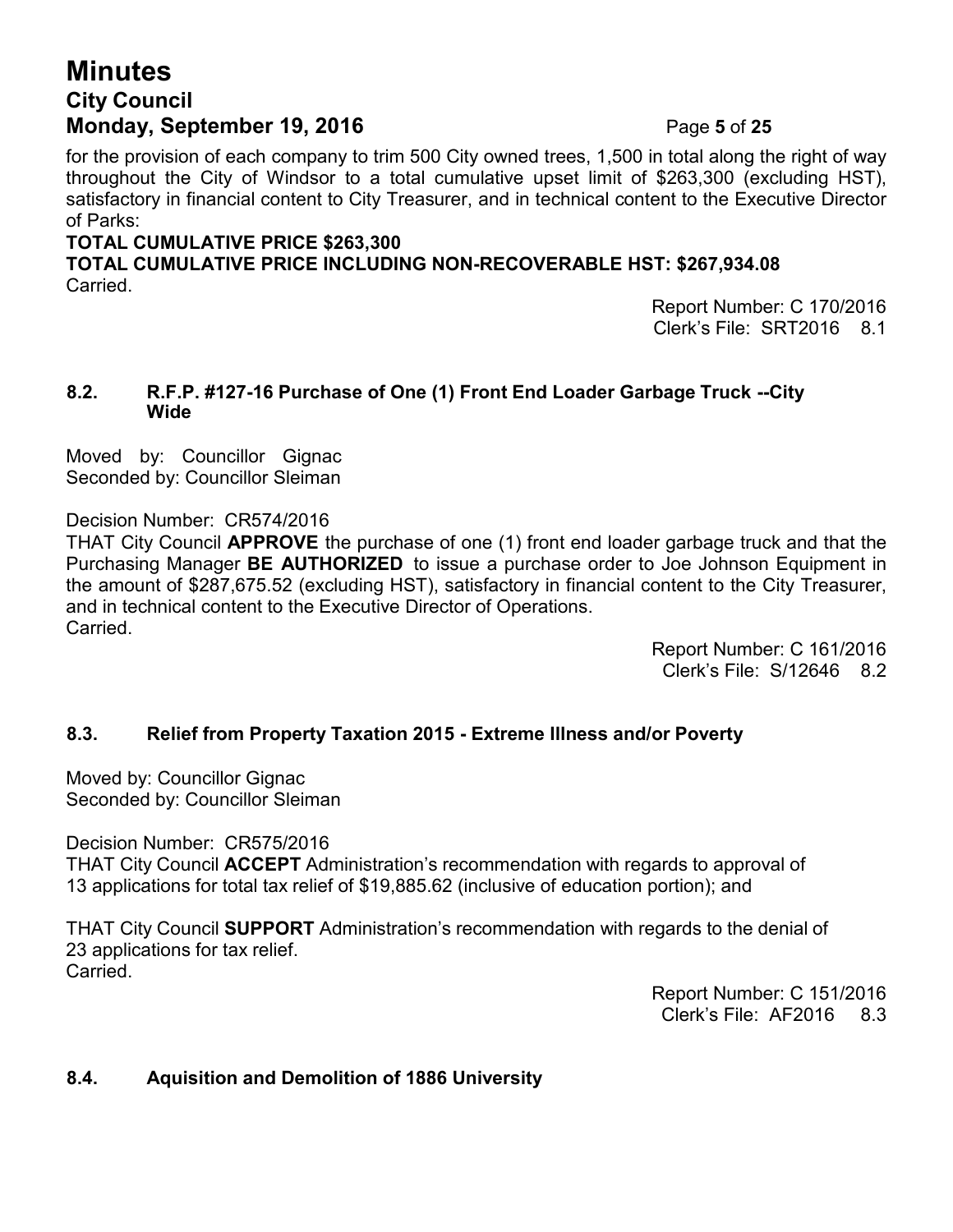Moved by: Councillor Gignac Seconded by: Councillor Sleiman

Decision Number: CR576/2016 As relates to the property located at 1886 University Ave. West, Roll Number 37 39 050 060 04200 0000:

THAT City Council **AUTHORIZE** the property **BE VESTED** in the name of the Municipality; and

THAT City Council **AUTHORIZE** the City Treasurer/designate to remove from the tax roll property taxes in the amount of \$372,840 (inclusive of education tax) plus any additional levies or penalties that may be added from the date of this report until the date of actual write-off; and

THAT City Council **DIRECT** the Senior Manager, Development Projects and Right of Way to undertake a Phase I & Phase II ESA with the costs charged to the Site Environmental Assessment/Corporate Demolition project (7081019) followed by a full demolition of the building and that the cost of the demolition estimated in the amount of \$60,000 be charged to the Capital Expenditure Reserve (160-5410-5010-02942-0131680); and

That the following land **BE DECLARED** surplus:

- Municipal address: 1886 University Avenue West situated on the north side of University Avenue West
- Legal Description: Part Lots 27 and 28, Registered Plan 370
- Lot size: approximate 58' X 76'
- Improvements: 2 storey commercial building; and

THAT the Manager of Real Estate Services **BE AUTHORIZED** to list the vacant parcel of land municipally known as 1886 University Avenue West for sale on MLS at a price commensurate with an independent appraisal upon completion of the demolition; and further,

THAT the proceeds from the sale of the land **BE DEPOSITED** to the Capital Expenditure Reserve (160–6940-5010-02942-0229611) to offset the cost of demolition. Carried.

> Report Number: C 157/2016 Clerk's File: AF2016 8.4

#### **8.5. Applications for Tax Reductions under Sections 357/358 of the Ontario Municipal Act, 2001 - City Wide**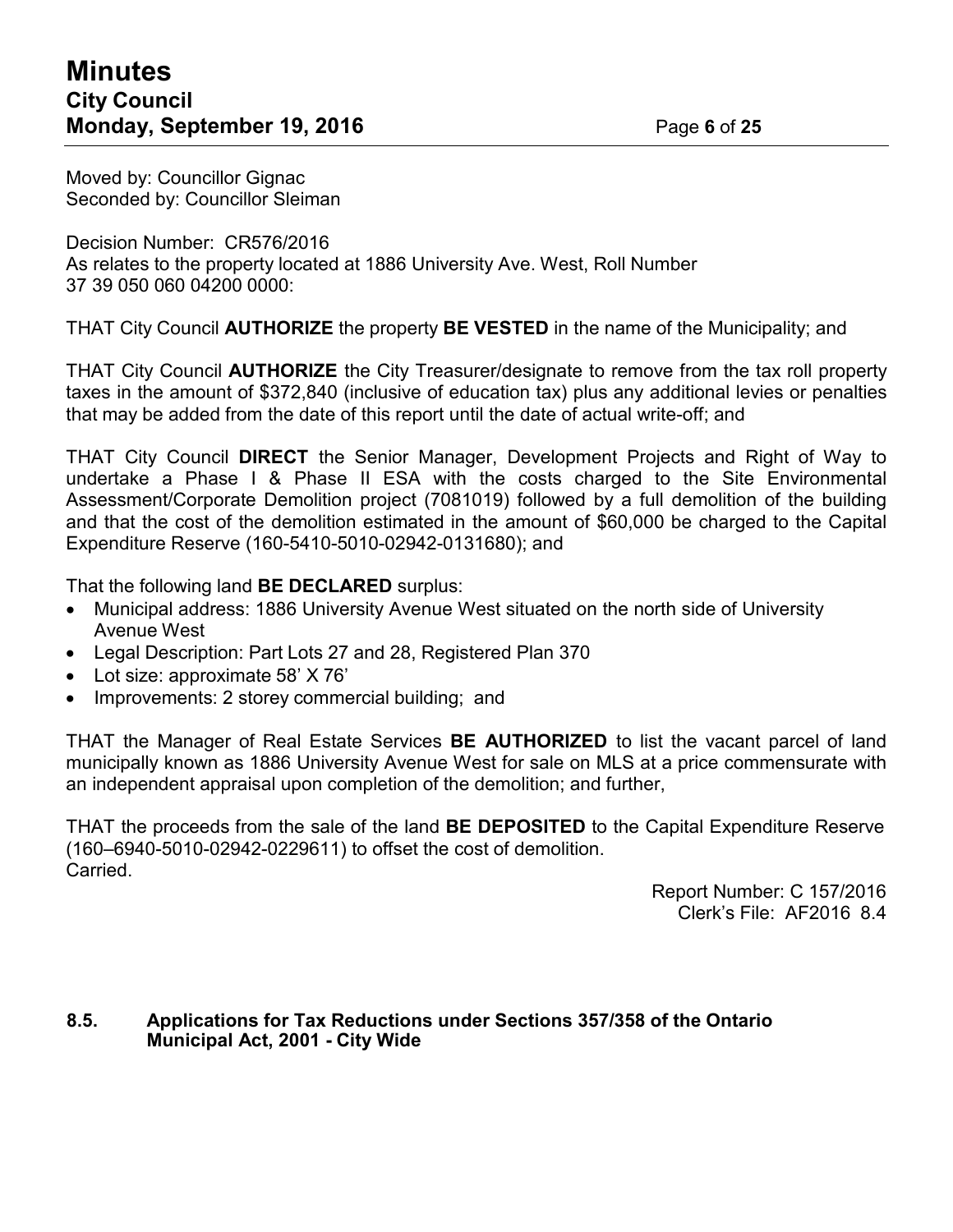Moved by: Councillor Gignac Seconded by: Councillor Sleiman

Decision Number: CR577/2016

THAT City Council **ACCEPT** Administration's recommendations with regards to Applications for Tax Reduction, Cancellation and Refunds as noted in Appendices A through D; and,

THAT City Council **SUPPORT** Administration's recommendation for the denial of applications received in regards to 3374 Gundy Park Crescent, Roll Number 37 39 080 032 09900, for taxation years 2012, 2013 & 2014; and,

THAT the Chief Financial Officer/City Treasurer (or designate) **BE AUTHORIZED** to amend the City's Tax Master Collector's Roll for the years 2014 through 2016 in the amount of \$58,196.67 (including the education portion). Carried.

> Report Number: C 160/2016 Clerk's File: AF2016 8.5

#### **8.6. Connecting Link Program - 2016**

Moved by: Councillor Gignac Seconded by: Councillor Sleiman

Decision Number: CR578/2016

THAT Council **APPROVE** the grant application submission to the Connecting Link program for Huron Church road as identified in Appendix A; and,

THAT the Chief Administrative Officer and City Clerk **BE AUTHORIZED** take any such action required to bring effect to the resolutions as noted above and sign any required documentation for the Connecting Links program, as it relates to this project, satisfactory in legal form to the City Solicitor, in technical content to the City Engineer and in financial content to City Treasurer. Carried.

> Report Number: C 162/2016 Clerk's File: SW/12414 8.6

Moved by: Councillor Gignac Seconded by: Councillor Sleiman

Decision Number: CR579/2016

THAT City Council **RECEIVE** for information the report from the Executive Director of Human Resources on Flu Vaccination Clinics to be made available for City Employees; and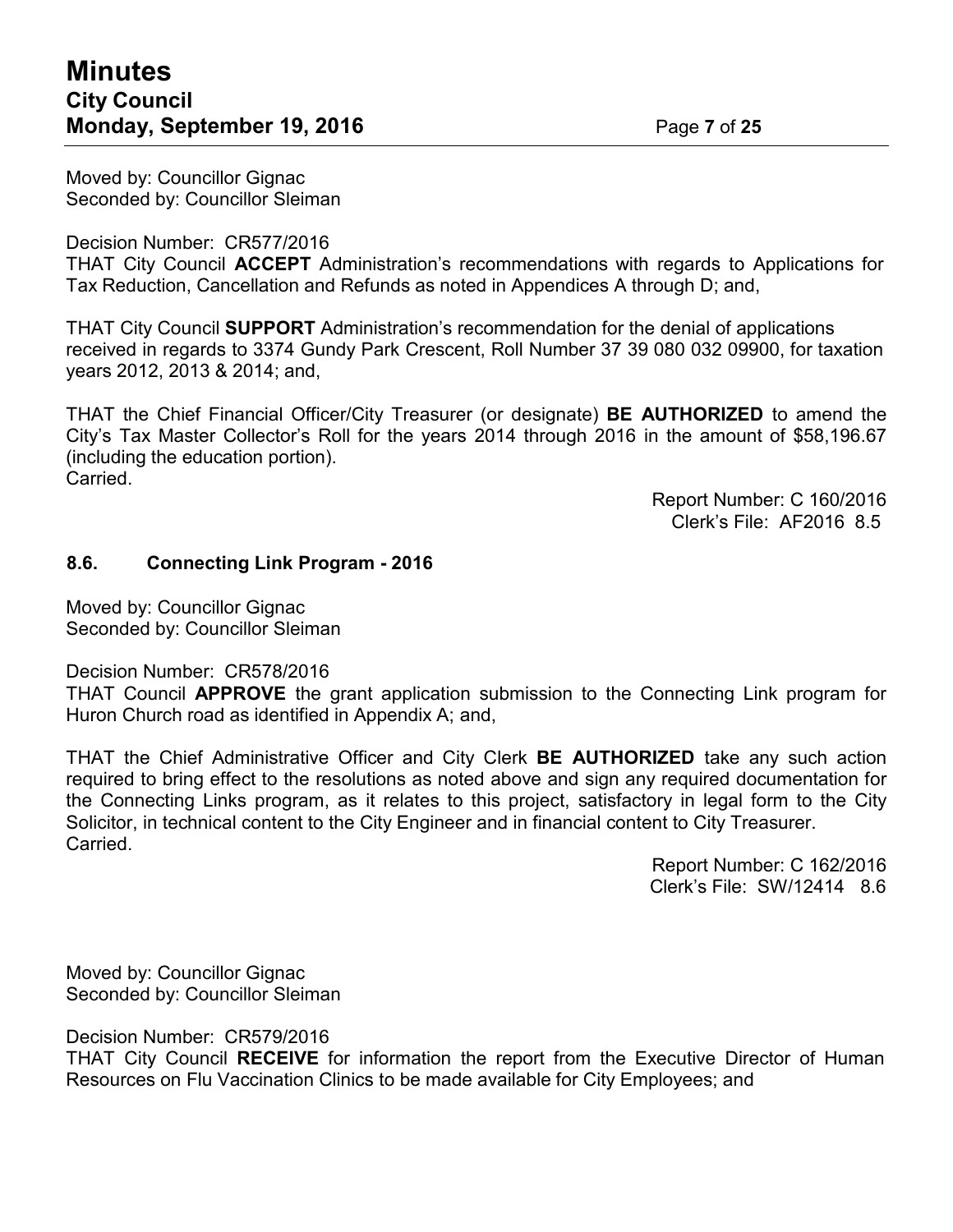## **Minutes City Council Monday, September 19, 2016** Page **8** of **25**

THAT the Chief Administrative Officer and City Clerk **BE AUTHORIZED** to execute contracts for the provision of Flu Vaccination Clinics, satisfactory in legal form to the City Solicitor, in technical content to the Executive Director of Human Resources, and in financial content to the Chief Financial Officer & City Treasurer, if applicable. Carried.

> Report Number: C 163/2016 Clerk's File: AS/12657 8.7

#### **8.8. Minutes of the Essex County Solid Waste Authority - May 3, 2016**

Moved by: Councillor Gignac Seconded by: Councillor Sleiman

Decision Number: CR580/2016 ETPS 413 That the Minutes of the Essex County Solid Waste meeting held May 3, 2016 **BE RECEIVED** for information. Carried.

> Report Number: SCM 112/2016 Clerk's File: MB2016 8.8

#### **8.9. Minutes of the Windsor Licensing Commission of its meeting held July 27, 2016**

Moved by: Councillor Gignac Seconded by: Councillor Sleiman

Decision Number: CR581/2016 ETPS 414 That the Minutes of the Windsor Licensing Commission of its meeting held July 27, 2016 **BE RECEIVED** for information. **Carried** 

> Report Number: SCM 122/2016 Clerk's File: MB2016 8.9

#### **8.10. Alternate Payment Options for Parking - City Wide**

Moved by: Councillor Gignac Seconded by: Councillor Sleiman

Decision Number: CR582/2016 ETPS 416 THAT Administration **BE AUTHORIZED** to issue an RFP for pay-by-phone mobile payment system for parking at meters and lots; and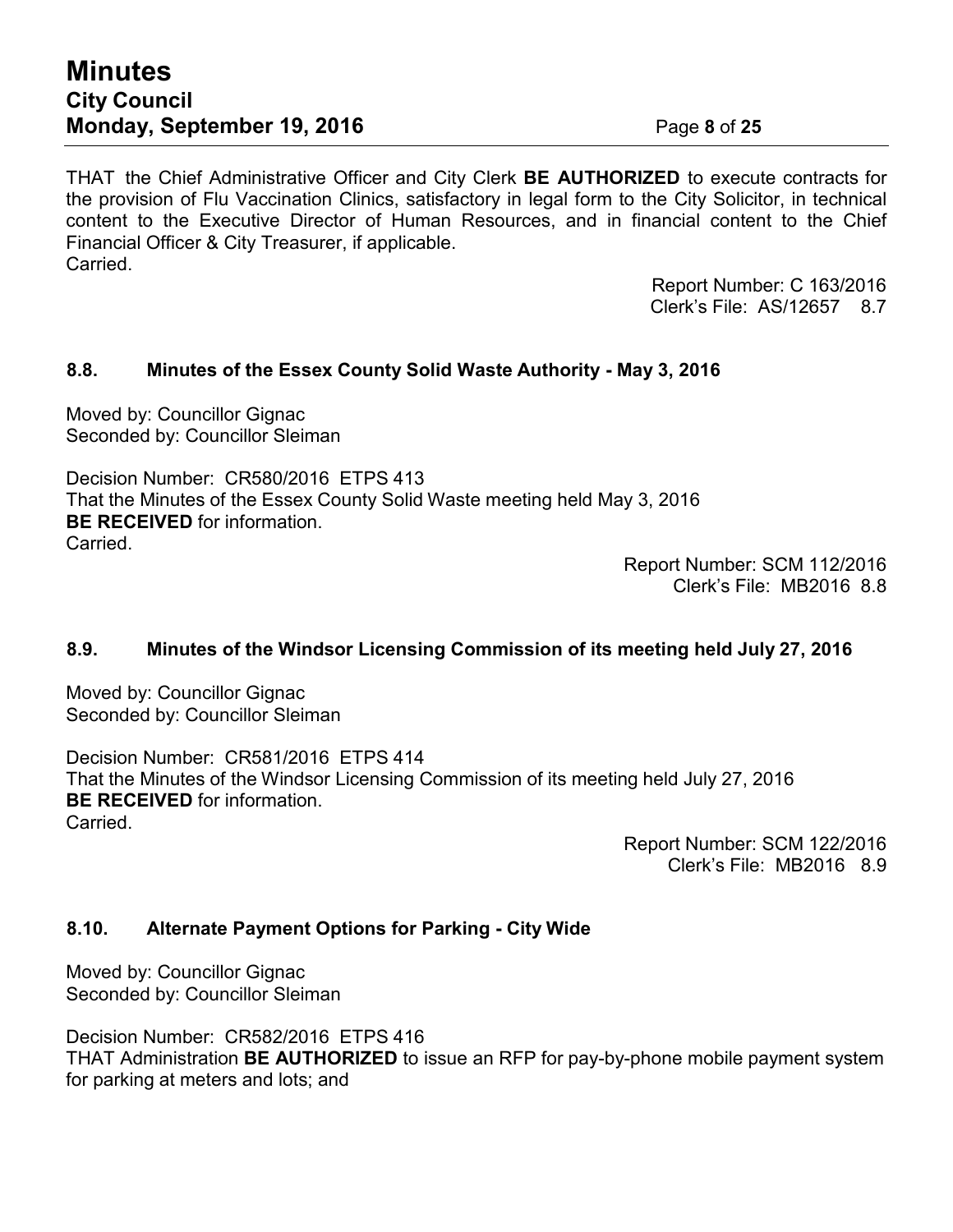THAT Administration **BE DIRECTED** to prepare a report for Council containing the results of the RFP for pay-by-phone mobile system for parking at meters and in lots. Carried.

> Report Number: S 71/2016 Clerk's File: AB2016 8.10

#### **8.12. Follow-up to Environment, Transportation and Public Safety Report No. 382 - Traffic Around Northwood Public School - Ward 10**

Moved by: Councillor Gignac Seconded by: Councillor Sleiman

Decision Number: CR583/2016 ETPS 418

That the report of the City Engineer dated July 6, 2016 entitled "Follow-up to Environment, Transportation and Public Safety Report No. 382 - Traffic Around Northwood Public School - Ward 10" **BE RECEIVED** for information. Carried.

> Report Number: S 106/2016 Clerk's File: ST2016 8.12

#### **8.13. Transit Windsor Farebox Upgrade Project**

Moved by: Councillor Gignac Seconded by: Councillor Sleiman

Decision Number: CR584/2016

THAT the Environment, Transportation and Public Safety Standing Committee and the Transit Windsor Board of Directors **AUTHORIZE** the remaining funds in Capital Project 7045080 – TW Farebox Project in the amount of \$ 721,345 to fund the V36Farebox upgrade; and,

THAT the Environment, Transportation and Public Safety Standing Committee and the Transit Windsor Board of Directors **APPROVE** the use of \$100,000 from the Capital Project 7161042 – TW Fleet Structural Repairs to fund the remaining shortfall of the V36Farebox upgrade. Carried.

> Report Number: S 146/2016 Clerk's File: MT2016 8.13

#### **11.4. Post Retirement Benefits Eligibility Clarification**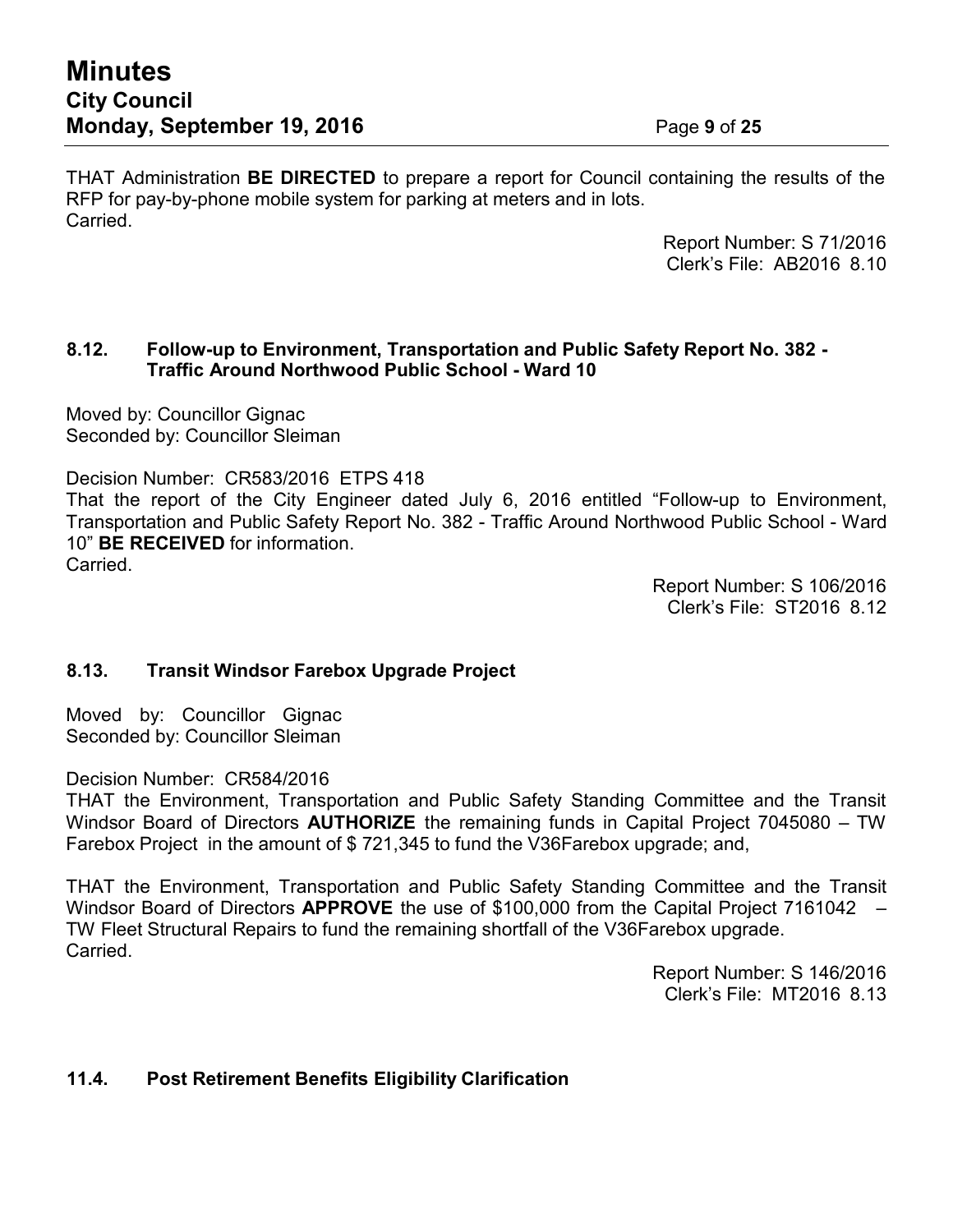Moved by: Councillor Gignac Seconded by: Councillor Sleiman

Decision Number: CR585/2016

**I.** THAT this report outlining the eligibility for Post Retirement Benefits (PRB) for City of Windsor employees **BE RECEIVED** for information; and further

**II.** THAT administration **BE DIRECTED** to meet and discuss the Post Retirement Benefit Eligibility with each union's and association's executive member to obtain their written concurrence to the recommended changes; and

**III.** THAT**, subject to receipt of the written concurrence required by II, above,** the City Solicitor **UPDATE** bylaw 6342, 170-2009 and any other affected By Laws effecting changes that, on a go forward basis, would allow employees to retain their eligibility to receive PRB's and the Life Insurance Benefit even if they should choose to receive the Commuted Value of their OMERS unreduced pension a **maximum** of one (1) business day before their early retirement birthday, **provided that** on their early retirement birthday they would otherwise be eligible for an unreduced OMERS pension as defined by OMERS **and** as long as all other currently required eligibility criteria are met.

Carried.

Report Number: C 175/2016 Clerk's File: AS/9207 11.4

#### **9. REQUEST FOR DEFERRALS, REFERRALS OR WITHDRAWALS**

#### **9.1. Proposed expropriation of lands for the Riverside Drive Vista Project from William Vander Linden Legal File EXP 8597**

Moved by: Councillor Gignac Seconded by: Councillor Francis

#### Decision Number: CR586/2016

That the report of the City Solicitor dated July 26, 2016 entitled "Proposed expropriation of lands for the Riverside Drive Vista Project from William Vander Linden Legal File EXP 8597" **BE WITHDRAWN** as the parties were able to come to a suitable resolve to the situation and accordingly, the report and recommendation therein are redundant. Carried.

> Report Number: C 142/2016 Clerk's File: SW/8513 9.1

#### **9.2. St. George's Church & Hall, 1949 Devonshire Court – Demolition of Property on Windsor Municipal Heritage Register WARD 4**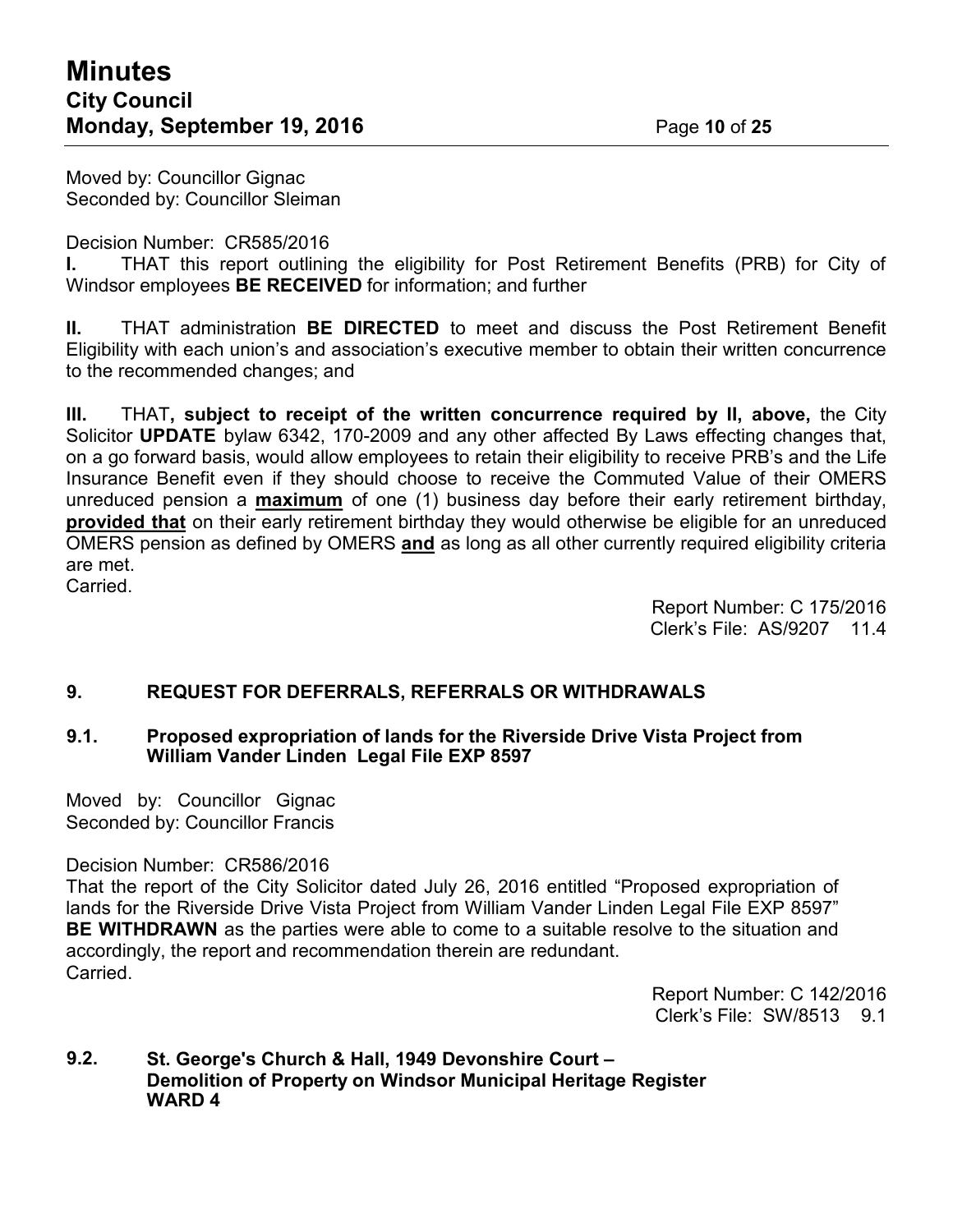Moved by: Councillor Gignac Seconded by: Councillor Francis

#### Decision Number: CR587/2016

THAT further to Council motion CR123/2016 on March 7, 2016, the request by the applicant to further **DEFER** to a regular Council Meeting in December 2016, Report No. 335 of the Planning, Heritage & Economic Development Standing Committee regarding St. George's Church & Hall, 1949 Devonshire Court – Demolition of Property on Municipal Heritage Register **BE GRANTED**, and that the 60 day statutory period required to isue a demotion permit **BE SUSPENDED** during the period of time that rezoning is under consideration, and the City is advised in writing by the Diocese, and has acknowledged such notice, as to ensure that a demolition permit is not eligible to be granted during the time the property is under consideration for rezoning, and that the Clerk and the owner may by mutual consent determine an earlier date for the Council consideration. Carried.

> Report Number: S 19/2015 Clerk's File: MBA2016 9.2

#### **9.3. International Playing Card Co., 1123 Mercer Street - Request for Demolition of Heritage Register-Listed Property**

Moved by: Councillor Gignac Seconded by: Councillor Francis

#### Decision Number: CR588/2016

THAT further to Council motion CR439/2016 on July 4, 2016, that Report No. 387 of the Planning, Heritage and Economic Development Standing Committee of its meeting held June 13, 2016 regarding "International Playing Card Co., 1123 Mercer Street – Request for Demolition of Heritage Register-Listed Property" **BE DEFERRED** further as requested by Joe Montaleone, representing the property owner, to the first available meeting of Council in November 2016 or to an earlier date if mutually agreed upon, and that it **BE NOTED** that they waive the requirement for Council decision on heritage demolition within the current 60 day time period as provided by the *Ontario Heritage Act,* and that during this further extension of time, they will endeavour to work with the prospective buyer to perform due diligence and consider options for the property. Carried.

> Report Number: S 107/2016 Clerk's File: MBA2016 9.3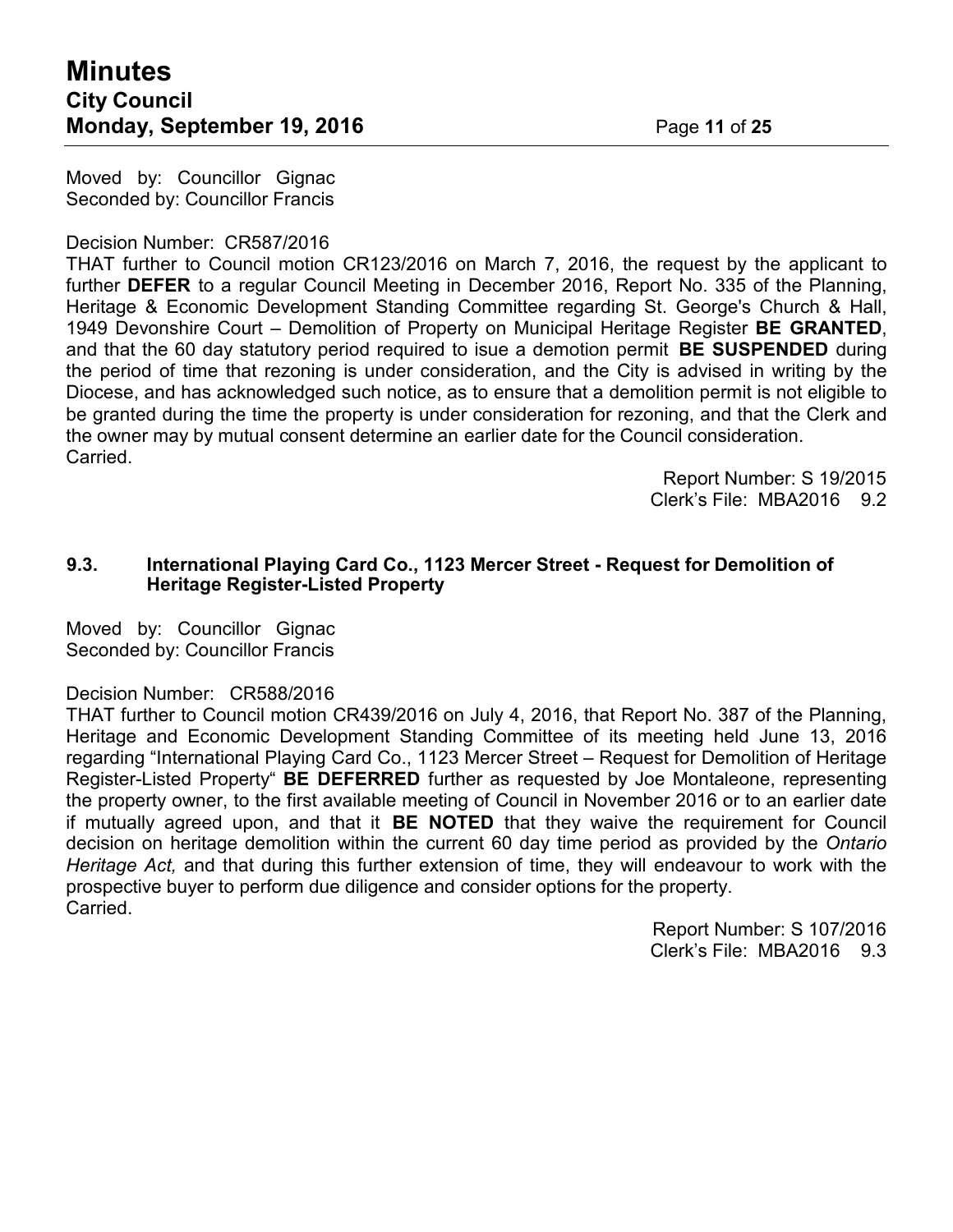#### **11.3. Tabling of Consultant Report - "Regulation of Transportation Network Companies Study" - City Wide**

Moved by: Councillor Gignac Seconded by: Councillor Francis

#### Decision Number: CR592/2016

THAT the report of the City Clerk/Licence Commissioner dated September 14, 2016 entitled "Tabling of Consultant Report – "Regulation of Transportation Network Companies Study" **BE REFERRED** to the Environment, Transportation & Public Safety Standing Committee meeting scheduled for September 21, 2016, as it was intended to go through the Standing Committee first. Carried.

> Report Number: S 170/2016 Clerk's File: ACL/12378 11.3

#### **10. PRESENTATIONS AND DELEGATIONS**

#### **10.1. Windsor Symphony Orchestra (WSO) presentation**:

#### **Maestro Robert Franz, Windsor Symphony Orchestra (WSO), Music Director, Sheila Geddes, Vice Chair, Board of Directors and Sheila Wisdom, Executive Director, WSO**

Maestro Robert Franz, Windsor Symphony Orchestra (WSO), Music Director, Sheila Geddes, Vice Chair, Board of Directors and Sheila Wisdom, Executive Director, WSO, appear before Council to provide a preview of the Opening Week (September 18-24, 2016) of the 69<sup>th</sup> Season of live performance of music by the Windsor Symphony Orchestra, and concludes by thanking the City of Windsor as the opening coincidies wth the re-opening of the Capitol Theatre with new seats and other improvements made possible by the City.

Moved by: Councillor Gignac Seconded by: Councillor Francis

#### Decision Number: CR589/2016

THAT the presentation by Maestro Robert Franz, Windsor Symphony Orchestra (WSO), Music Director; Sheila Geddes, Vice Chair, Board of Directors and Sheila Wisdom, Executive Director, WSO, promoting the Opening Week (September 18-24, 2016) of the 69<sup>th</sup> Season of live performance of music by the Windsor Symphony Orchestra, **BE RECEIVED**. Carried.

Clerk's File: APR2016

#### **11.1. Clothing Donation Bin By-law**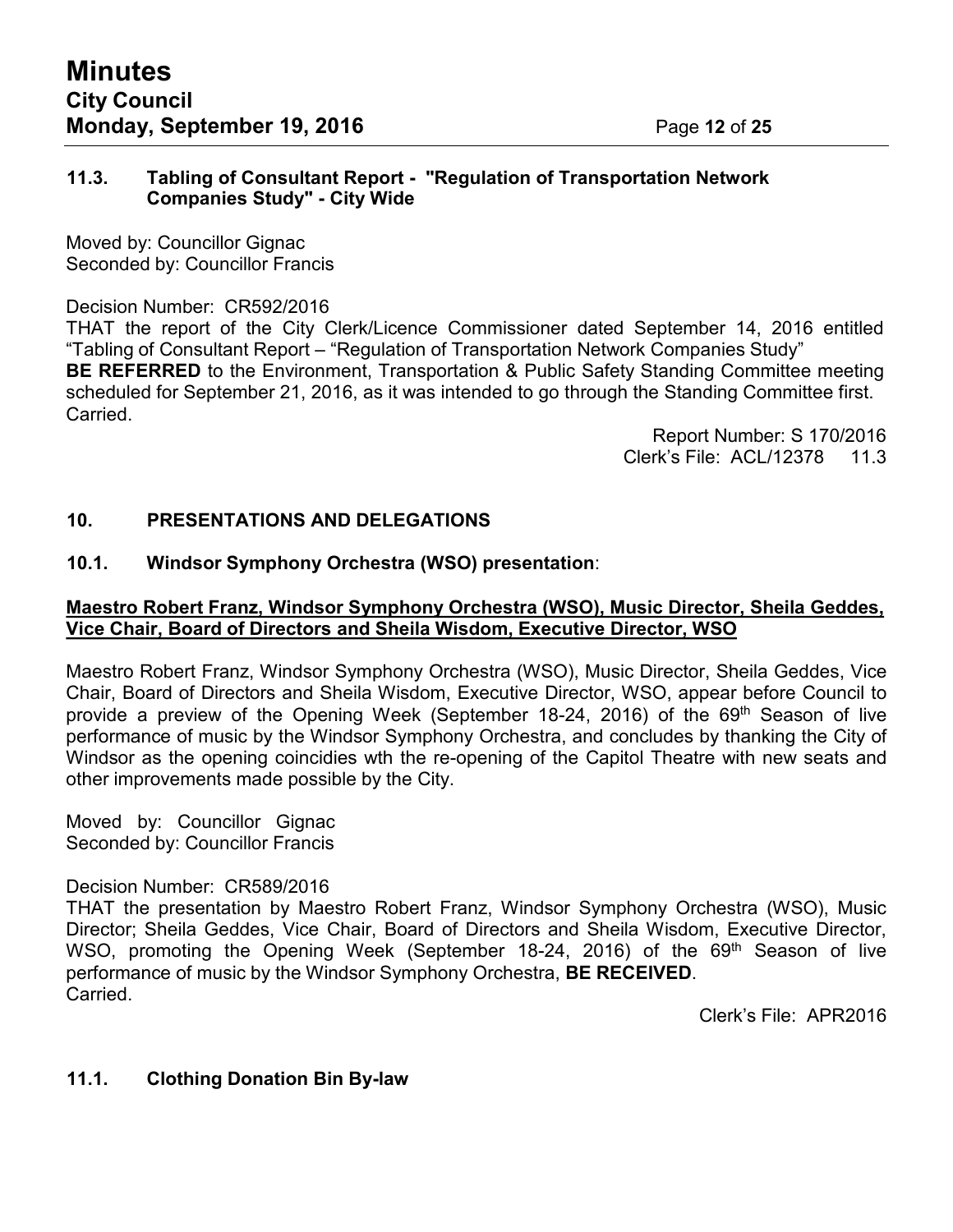#### **Kevin Smith, CEO, Goodwill Industries (Essex Kent Lambton)**

Kevin Smith, CEO, Goodwill Industries (Essex Kent Lambton), appears before Council to highlight the trend of businesses illegally placing donation bins on private property and extracting donated goods from communities negatively affecting the good that law-abiding, registered non-profit organizations such as Goodwill does and concludes by asking the City of Windsor to create a bylaw limiting donation bin usage.

#### **Rosanne Winger, General Manager, and Ib Fynbo, President, St. Vincent de Paul Windsor Essex**

Rosanne Winger, General Manager, and Ib Fynbo, President, St. Vincent de Paul Windsor Essex, appear before Council to provide an overview of their organization and to stress that they have absorbed ever increasing cost penalties due to amount of dumping in the Windsor area, specifically dumping at their bins and locations, and that bin regulations are needed.

Moved by: Councillor Kusmierczyk Seconded by: Councillor Holt

That Administration BE DIRECTED to work together with Goodwill Industries and St. Vincent de Paul to prepare a by-law to regulate donation bins in the City of Windsor based on the Ottawa model, which includes the following elements:

- a) No operator shall place a donation box on property without the written consent of the owner;
- b) Third-party liability insurance must be provided to property owners;
- c) Bin owners must place information on boxes, including name/address of owner, location of bin and contract information;
- d) The bin owner shall ensure that the donation box conforms with municipal by-laws;
- e) The bin owner shall ensure that the donation box is maintained, in accordance with municipal property standards.

The motion is **put** and is **lost**.

At the request of Councillor Francis a **recorded vote** is taken:

#### **RESULTS OF RECORDED VOTE:**

|         | In Favour Councillors Holt and Kusmierczyk,                                                          |  |
|---------|------------------------------------------------------------------------------------------------------|--|
|         | Opposed Councillor Borrelli, Bortolin, Elliott; Francis, Gignac, Payne, Sleiman and<br>Mayor Dilkens |  |
| Abstain | ∥None                                                                                                |  |
| Absent  | ∥Councillor Marra                                                                                    |  |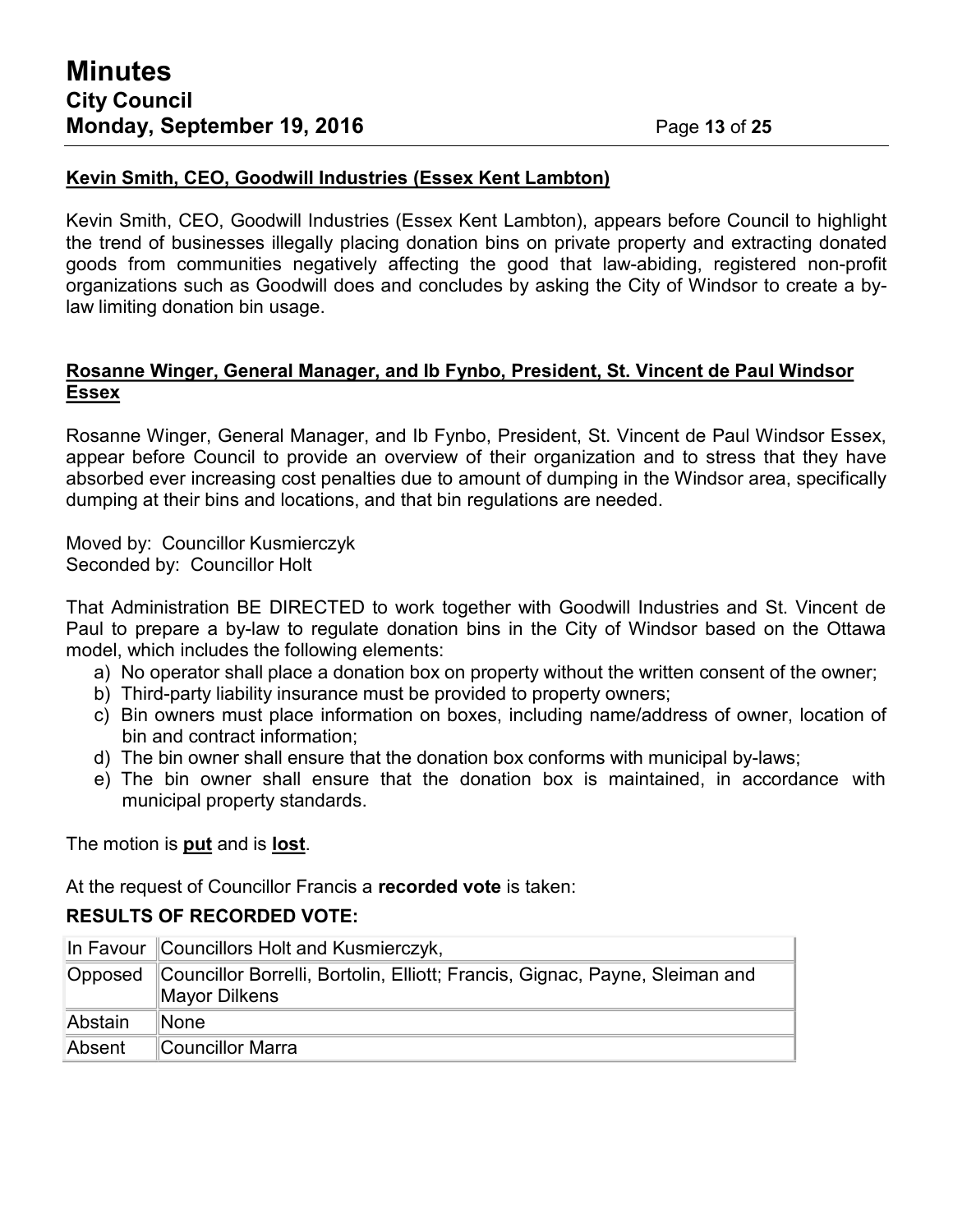## **Minutes City Council Monday, September 19, 2016** Page 14 of 25

Moved by: Councillor Francis Seconded by: Councillor Bortolin

Decision Number: CR590/2016

THAT the report of the Deputy City Solicitor dated June 16, 2016 regarding the Clothing Donation Bin By-law **BE RECEIVED** by Council for information. Carried.

> Report Number: CM 26/2016 Clerk's File: GM2016 11.1

#### **11.2. CQ45/2015 - Feasibility of a Big Bin Project - City Wide**

#### **David Locke, representing Furniture Bank**

David Locke, representing Furniture Bank, appears before Council to provide comment on the feasibility and benefits of a Big Bin Project, suggesting it would benefit the community.

Moved by: Councillor Kusmierczyk, Seconded by: Councillor Bortolin

That Administration BE DIRECTED to work with the Furniture Bank, Habitat for Humanity, Goodwill Industries and St. Vincent de Paul Society to organize a Big Bin Pilot Project in 2017 to be held in the most suitable City location, and that the cost of the pilot program BE REFERRED to the 2017 Budget deliberations.

The motion is **put** and is **lost**.

At the request of Councillor Francis a **recorded vote** is taken:

#### **RESULTS OF RECORDED VOTE:**

|         | In Favour Councillors Bortolin and Kusmierczyk                                                   |  |
|---------|--------------------------------------------------------------------------------------------------|--|
|         | Opposed Councillor Borrelli, Elliott; Francis, Gignac, Payne, Sleiman, Holt and<br>Mayor Dilkens |  |
| Abstain | lNone                                                                                            |  |
| Absent  | Councillor Marra                                                                                 |  |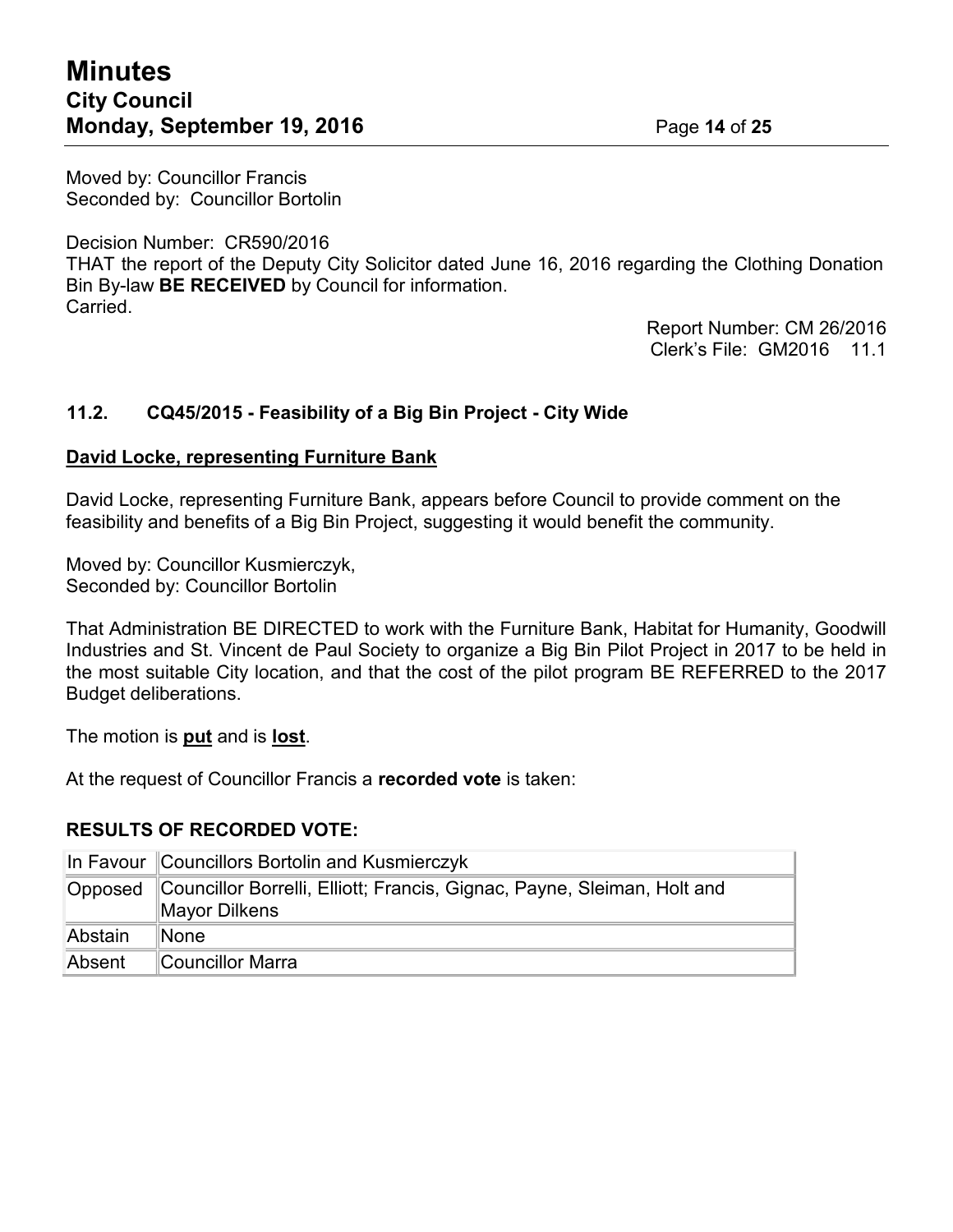## **Minutes City Council Monday, September 19, 2016** Page 15 of 25

Moved by: Councillor Francis Seconded by: Councillor Sleiman

Decision Number: CR591/2016 ETPS 363 That the report of the City Engineer dated January 25<sup>th</sup>, 2016 regarding the feasibility of a Big Bin Project **BE RECEIVED** for information. Carried.

Report Number: S 27/2016 Clerk's File: SW2016 11.2

#### **11. REGULAR BUSINESS ITEMS (Non-Consent Items)**

#### **11.5. Hiram Walker Commemorative Statue Project and Funding**

Moved by: Councillor Holt Seconded by: Councillor Sleiman

Decision Number: CR594/2016

THAT City Council **APPROVE** the allocation of \$400,000 for the design, creation, installation and unveiling of a commemorative statue to honour the life and work of Hiram Walker; and,

THAT City Council **APPROVE** that \$390,000 **BE FUNDED** from the 2014 Enhanced Capital Budget Contingency Placeholder for this project with the remaining \$10,000 to **BE FUNDED** from Councillor Holt's 2016 ward funds; and,

THAT City Council **APPROVE** the sole source retention of artist Mark Williams for the creation, fabrication and installation of a statue/sculpture depicting Hiram Walker and **DIRECT** administration to prepare an agreement to retain the services of Mr. Williams accordingly; and,

THAT the CAO and City Clerk **BE AUTHORIZED** to take any other steps as may be required to bring effect to these resolutions, satisfactory in form to the City Solicitor, in financial content to the City Treasurer, and in technical content to the City Engineer; and,

THAT the CAO and City Clerk **BE AUTHORIZED** to sign any required documentation as it relates to this project, satisfactory in legal form to the City Solicitor, in technical content to the City Engineer, and in financial content to the City Treasurer; and further,

THAT administration **REPORT BACK** on fundraising efforts towards this project within six months. Carried.

At the request of Councillor Francis a **recorded vote** is taken:

**RESULTS OF RECORDED VOTE:**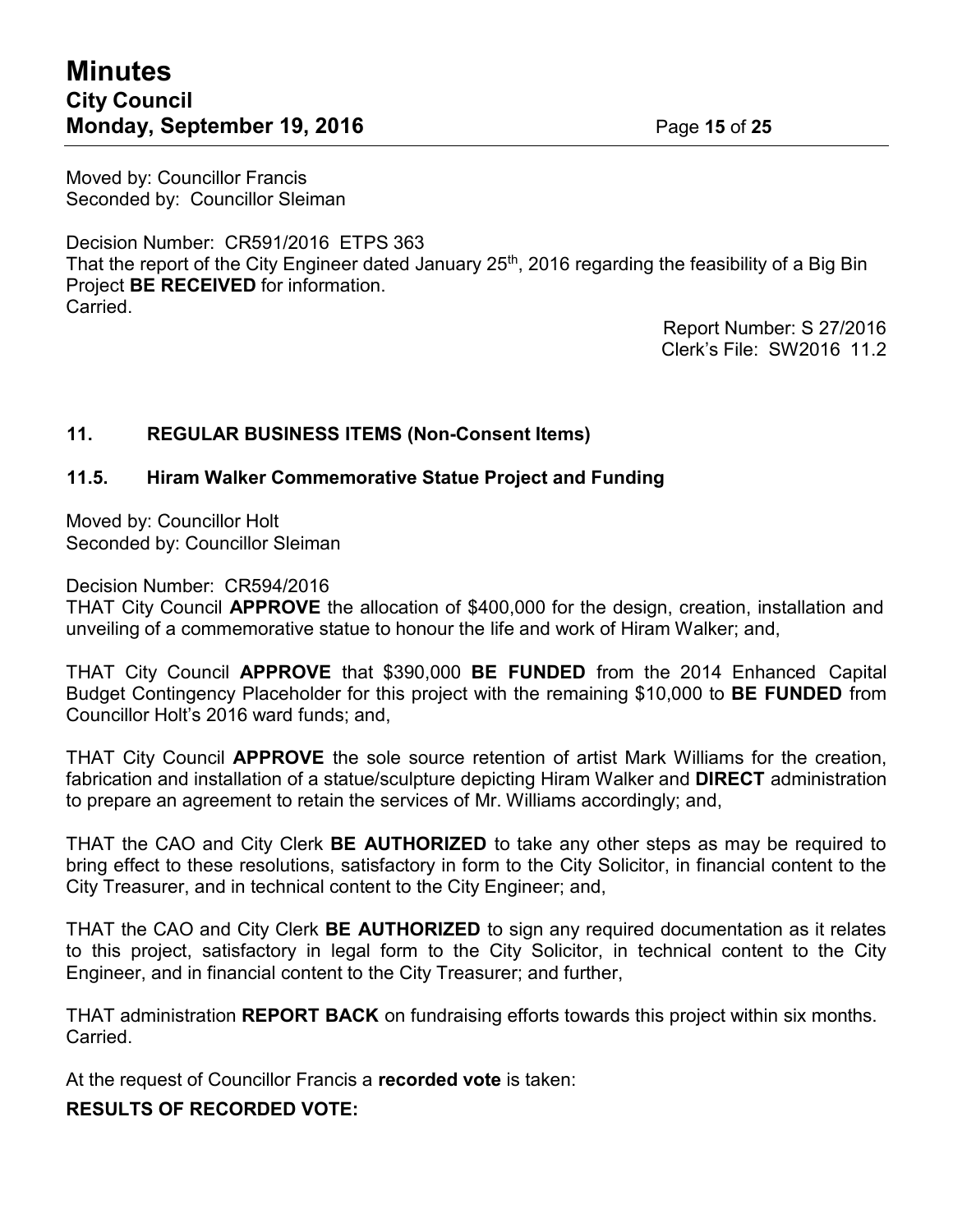## **Minutes City Council Monday, September 19, 2016** Page **16** of **25**

|         | In Favour Councillors Borrelli, Bortolin, Elliott; Francis, Gignac, Holt, Kusmierczyk,<br>Payne, Sleiman and Mayor Dilkens |  |
|---------|----------------------------------------------------------------------------------------------------------------------------|--|
| Opposed | $\blacksquare$ None                                                                                                        |  |
| Abstain | lNone                                                                                                                      |  |
| Absent  | Councillor Marra                                                                                                           |  |

Report Number: C 176/2016 Clerk's File: ML2016 11.5

#### **8.11 Banwell Road Corridor Improvements Class Environmental Assessment (EA) - Filing the Notice of Study Completion**

Moved by: Councillor Kusmierczyk Seconded by: Councillor Gignac

Decision Number: CR593/2016 ETPS 417

**THAT** the Report "Banwell Road Corridor Improvements Environmental Assessment (EA) - Filing the Notice of Study Completion" **BE RECEIVED** for information; and

**THAT** Administration **BE DIRECTED** to issue the Notice of Study Completion for the Banwell Road Corridor Improvements Environmental Assessment as per the Municipal Class Environmental Assessment Planning Process. Carried.

At the request of Councillor Francis a **recorded vote** is taken:

#### **RESULTS OF RECORDED VOTE:**

|         | In Favour Councillors Borrelli, Bortolin, Elliott; Francis, Gignac, Kusmierczyk, Payne,<br>Sleiman and Mayor Dilkens |  |
|---------|----------------------------------------------------------------------------------------------------------------------|--|
|         | Opposed Councillor Holt                                                                                              |  |
| Abstain | None                                                                                                                 |  |
| Absent  | Councillor Marra                                                                                                     |  |

Report Number: S 151/2016 Clerk's File: SW/9581 8.11

#### **12. CONSIDERATION OF COMMITEE REPORTS**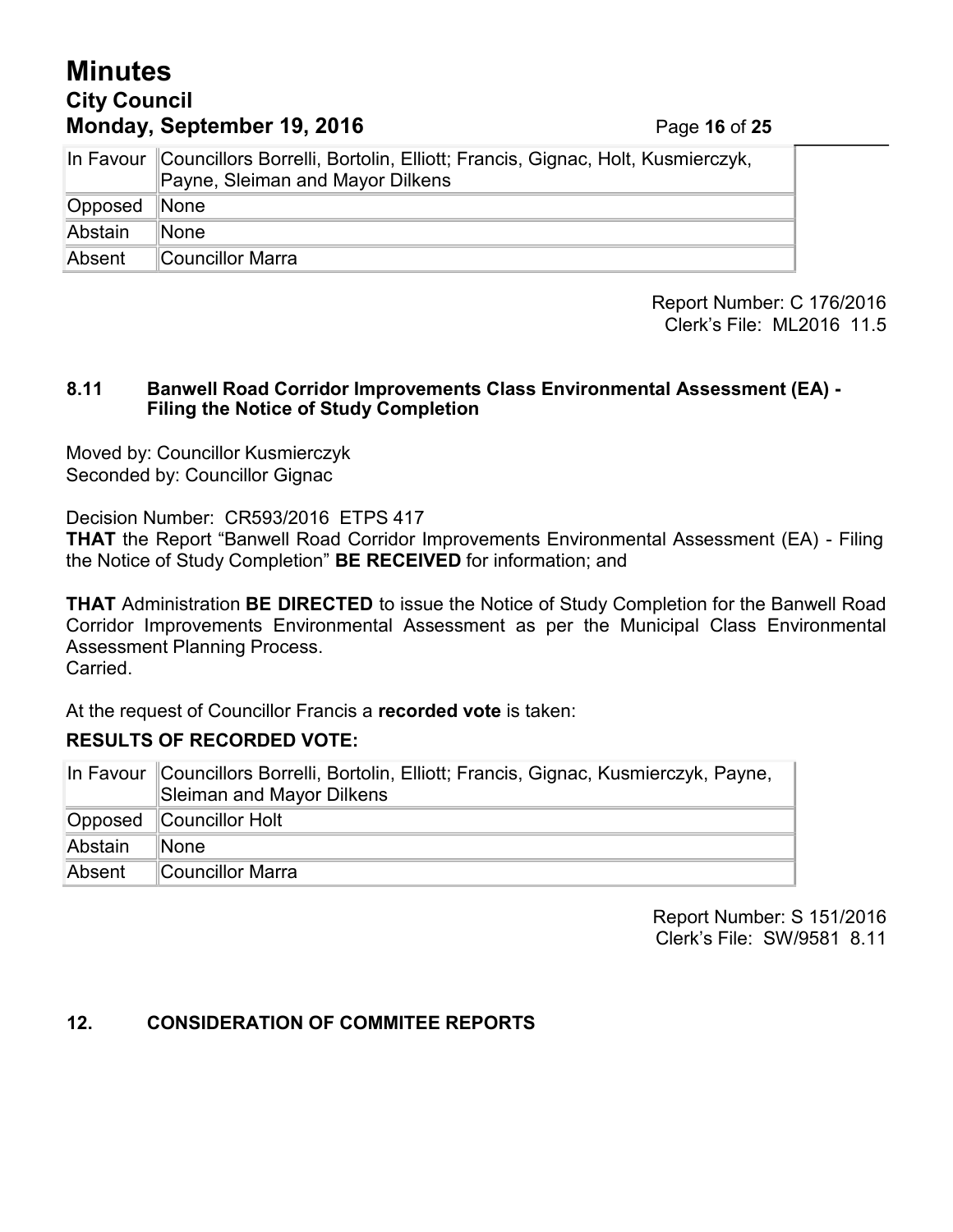Moved by: Councillor Sleiman Seconded by: Councillor Borrelli

Decision Number: CR595/2016 THAT the **Report of the Special In-Camera** meeting held September 19, 2016 **BE ADOPTED** as presented. Carried.

ACO2016

#### **13. BY-LAWS (First and Second Reading)**

Moved by: Councillor Bortolin Seconded by: Councillor Elliott

That the following By-laws No. 145-2016 through 148-2016 (inclusive) be introduced and read a irst and second time:

**145-2016** A BY-LAW TO AMEND BY-LAW NUMBER 208-2008, BEING A BY-LAW TO DELEGATE TO ADMINISTRATION THE AUTHORITY TO PROCESS, MAKE DECISIONS ON, AND TO EXECUTE AGREEMENTS FOR CERTAIN MATTERS, authorized by CR526/2016, adopted August 22, 2016

**146-2016** A BY-LAW TO AUTHORIZE THE CORPORATION OF THE CITY OF WINDSOR TO ENTER INTO EXTENSION AGREEMENTS AND FOR THE CHIEF ADMINISTRATIVE OFFICER AND CLERK TO EXECUTE SUCH AGREEMENTS, authorized by M41-2012 & By-law 47-2010, adopted January 23, 2012 & March 22, 2010 (respectively)

**147-2016** A BY-LAW TO FURTHER AMEND BY-LAW 9023 BEING A BY-LAW TO REGULATE VEHICULAR PARKING WITHIN THE LIMITS OF THE CITY OF WINDSOR ON MUNICIPAL STREETS, MUNICIPAL PARKING LOTS AND PRIVATE PROPERTIES, authorized by CAO3666, approved September 7, 2016

**148-2016** A BY-LAW TO CONFIRM PROCEEDINGS OF THE COUNCIL OF THE CORPORATION OF THE CITY OF WINDSOR AT ITS MEETING HELD ON THE NINETEENTH DAY OF SEPTEMBER, 2016 **Carried** 

#### **14. MOVE BACK INTO FORMAL SESSION**

Moved by: Councillor Francis Seconded by: Councillor Gignac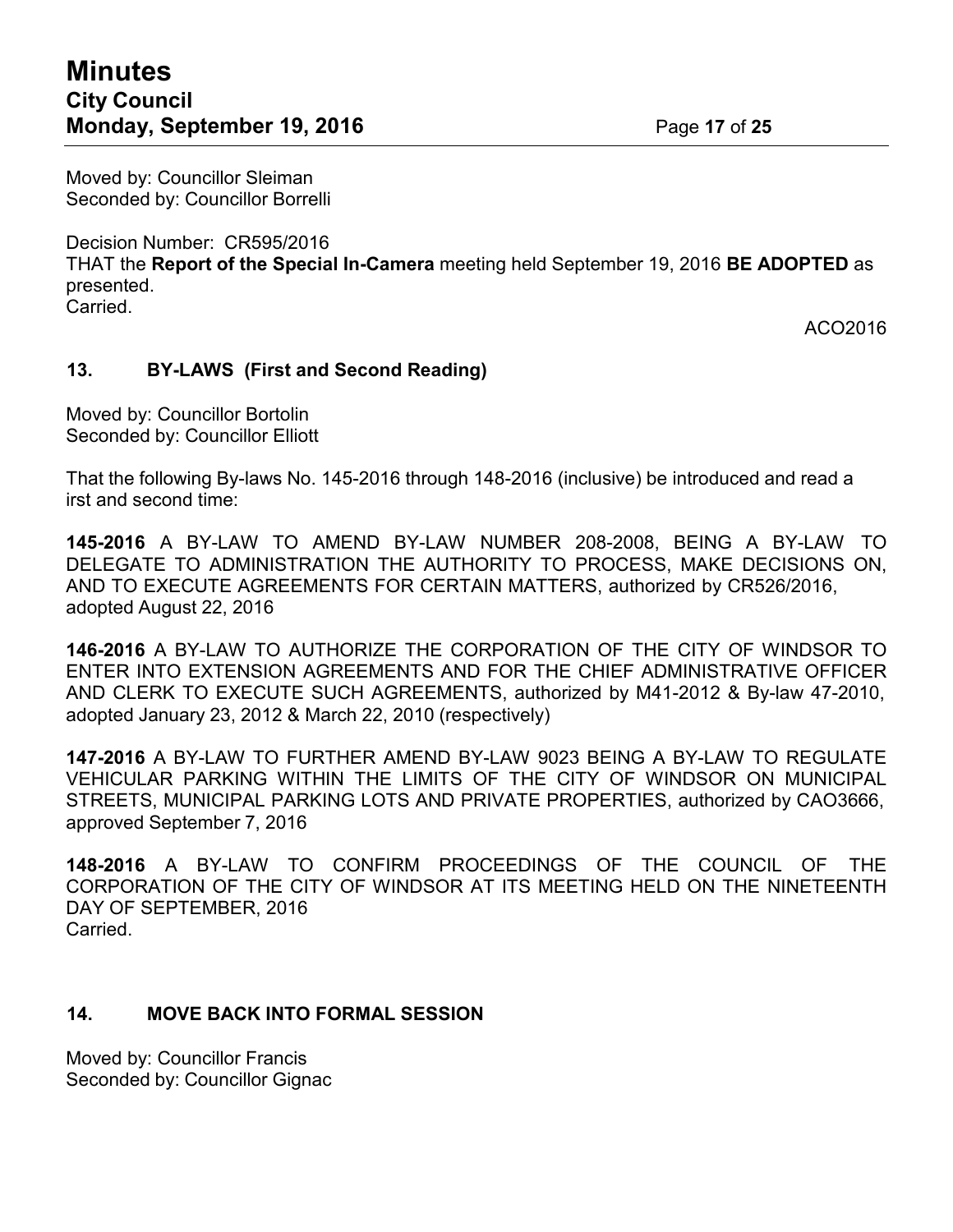That the Committee of the Whole does now rise and report to Council respecting the business items considered by the Committee:

- **1 Communication Items (as amended)**
- **2 Consent Agenda (as amended)**
- **3 Items Deferred (as amended) Items Referred**
- **4 Consideration of the Balance of Business Items (as amended)**
- **5 Committee Reports (as presented)**
- **6 By-laws given first and second readings (as presented).**

Carried.

#### **15. NOTICES OF MOTION**

Moved by: Councillor Gignac Seconded by: Councillor Borrelli

Decision Number: CR596/2016

THAT Rule 13.9 of the Procedure By-law regarding business not already before Council **BE WAIVED** to permit the introduction of a motion for consideration without prior notice regarding the purchase of the electrical switch gear for the WFCU Arena. Carried.

Moved by: Councillor Gignac Seconded by: Councillor Borelli

#### Decision Number: CR597/2016

THAT City Council **AUTHORIZE** administration to **PURCHASE** the electrical switch gear for the WFCU Arena that would allow for the connection of a back-up generator for an upset amount of \$150,000 plus HST to **BE CHARGED** √to funds remaining in the 2012/2014 contingency capital budget.√ √to the combined Heat and Power Project for the WFCU.√ Carried.

SR/8880

#### **16. THIRD AND FINAL READING OF THE BY-LAWS**

Moved by: Councillor Holt Seconded by: Councillor Kusmierczyk

That the following By-laws No. 145-2016 through 148-2016 (inclusive), having been read a first and second time be now read a third time and finally passed and that the Mayor and Clerk **BE AUTHORIZED** to sign and seal the same notwithstanding any contrary provision of the Council. Carried.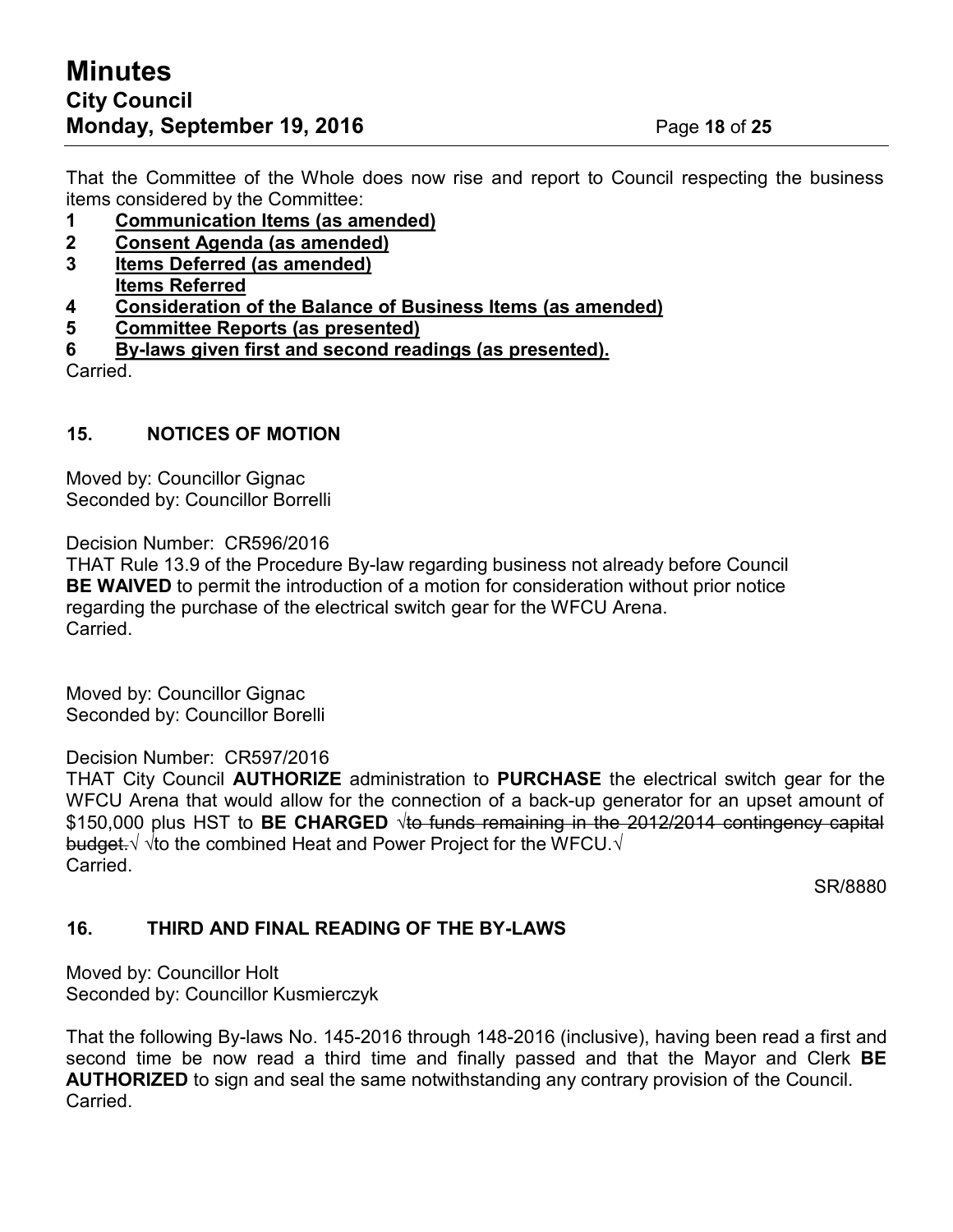#### **17. PETITIONS**

Moved by: Councillor Payne Seconded by: Councillor Sleiman

#### Decision Number: CR598/2016

That the petition presented by Councillor Sleiman from residents on Bernard Road from Guy to Tecumseh stating that the road is in dire shape **BE RECEIVED** by the Clerk and the Clerk **BE DIRECTED** to forward the petition to the City Engineer for the purpose of an examination of the requested works or undertakings; and further that a report **BE PROVIDED** consistent with the direction provided.

Carried.

ACO/12103

#### **18. QUESTION PERIOD**

**18.1.**

Moved by: Councillor Borrelli Seconded by: Councillor Bortolin

Decision Number: CR547/2016

Assigned to Senior Manager of Communications & Customer Service

That the following Council Question by Councillor Gignac **BE APPROVED**, and that Administration **BE DIRECTED** to proceed with the necessary actions to respond to the Council Question in the form of a written report, consistent with Council's instructions, and in accordance with Section 17.1 of the Procedure By-law 98-2011:

CQ41-2016

Asks Administration to report on how or if we include the Capitol Theatre on our website as a link, with TWEPI as a link and in our Culture blasts highlighting all events that take place in the facility. Carried.

Clerk's File: AT/9992

#### **18.2.**

Moved by: Councillor Borrelli Seconded by: Councillor Bortolin

Decision Number: CR599/2016 Assigned to City Engineer

That the following Council Question by Councillor Elliott **BE APPROVED**, and that Administration **BE DIRECTED** to proceed with the necessary actions to respond to the Council Question in the form of a written report, consistent with Council's instructions, and in accordance with Section 17.1 of the Procedure By-law 98-2011: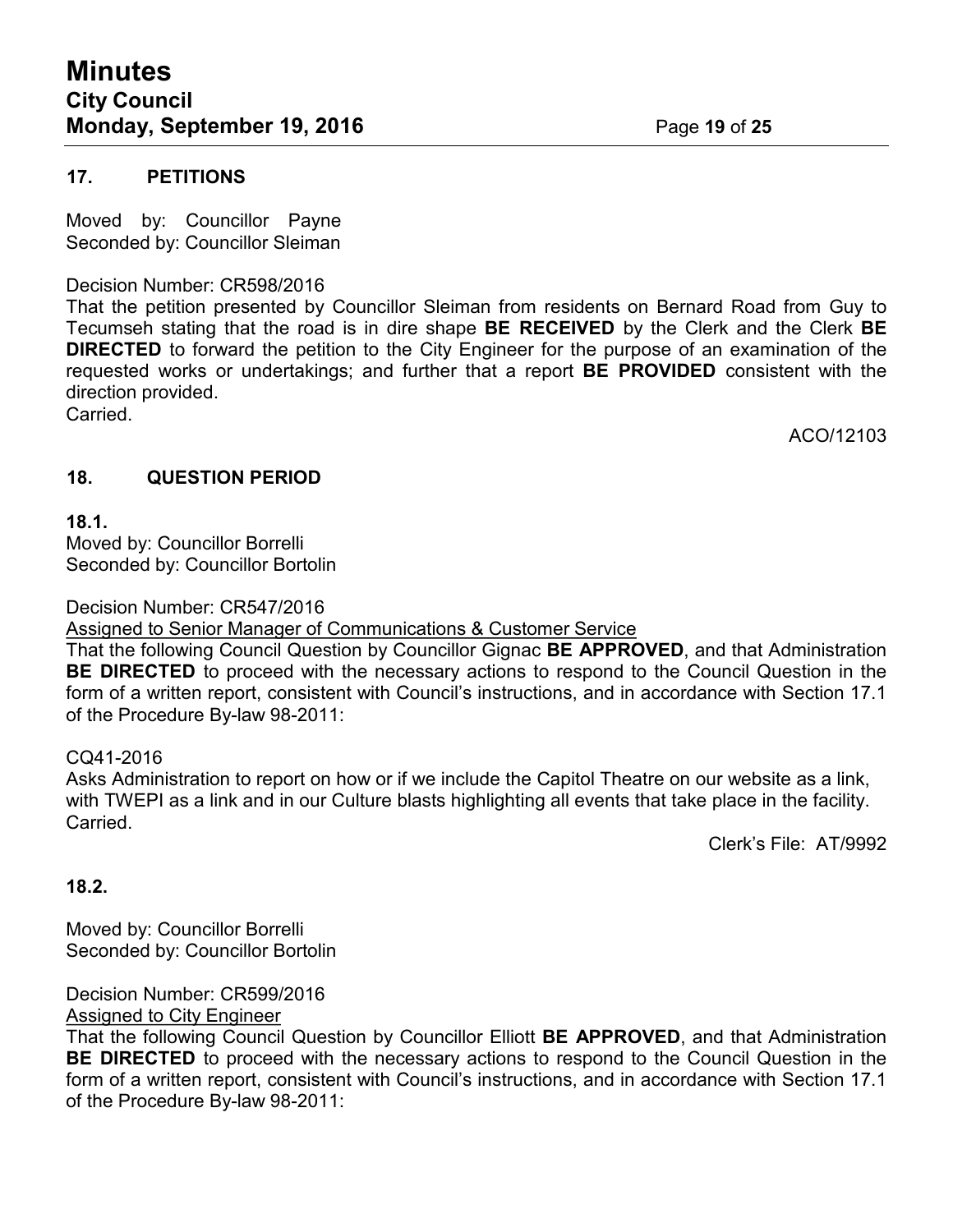#### CQ42-2016

Asks if there are any plans to update the Tecumseh Road West railroad crossings with an underpass the same that is on Howard and Walker Roads. There are constant vehicular problems at this crossing. Carried.

Clerk's File: MTR2016

#### **18.3.**

Moved by: Councillor Borrelli Seconded by: Councillor Bortolin

Decision Number: CR600/2016

#### Assigned to City Engineer

That the following Council Question by Councillor Elliott **BE APPROVED**, and that Administration **BE DIRECTED** to proceed with the necessary actions to respond to the Council Question in the form of a written report, consistent with Council's instructions, and in accordance with Section 17.1 of the Procedure By-law 98-2011:

#### CQ43-2016

Asks that with regards to lighting at Atkinson Park reported by Friends of the Court Marilynn Woodison, has it already been paid for, or are there any updates proposed to perhaps get more lighting in the Park.

Carried.

Clerk's File: SR2016

#### **18.4.**

Moved by: Councillor Borrelli Seconded by: Councillor Bortolin

Decision Number: CR601/2016 Assigned to City Engineer

That the following Council Question by Councillor Elliott **BE APPROVED**, and that Administration **BE DIRECTED** to proceed with the necessary actions to respond to the Council Question in the form of a written report, consistent with Council's instructions, and in accordance with Section 17.1 of the Procedure By-law 98-2011:

#### CQ44-2016

Asks that with regards to lighting at the riverfront walkway near Askin Street Boulevard, residents are reporting no lighting as a concern and can anything be done to perhaps get some lighting there.

Carried.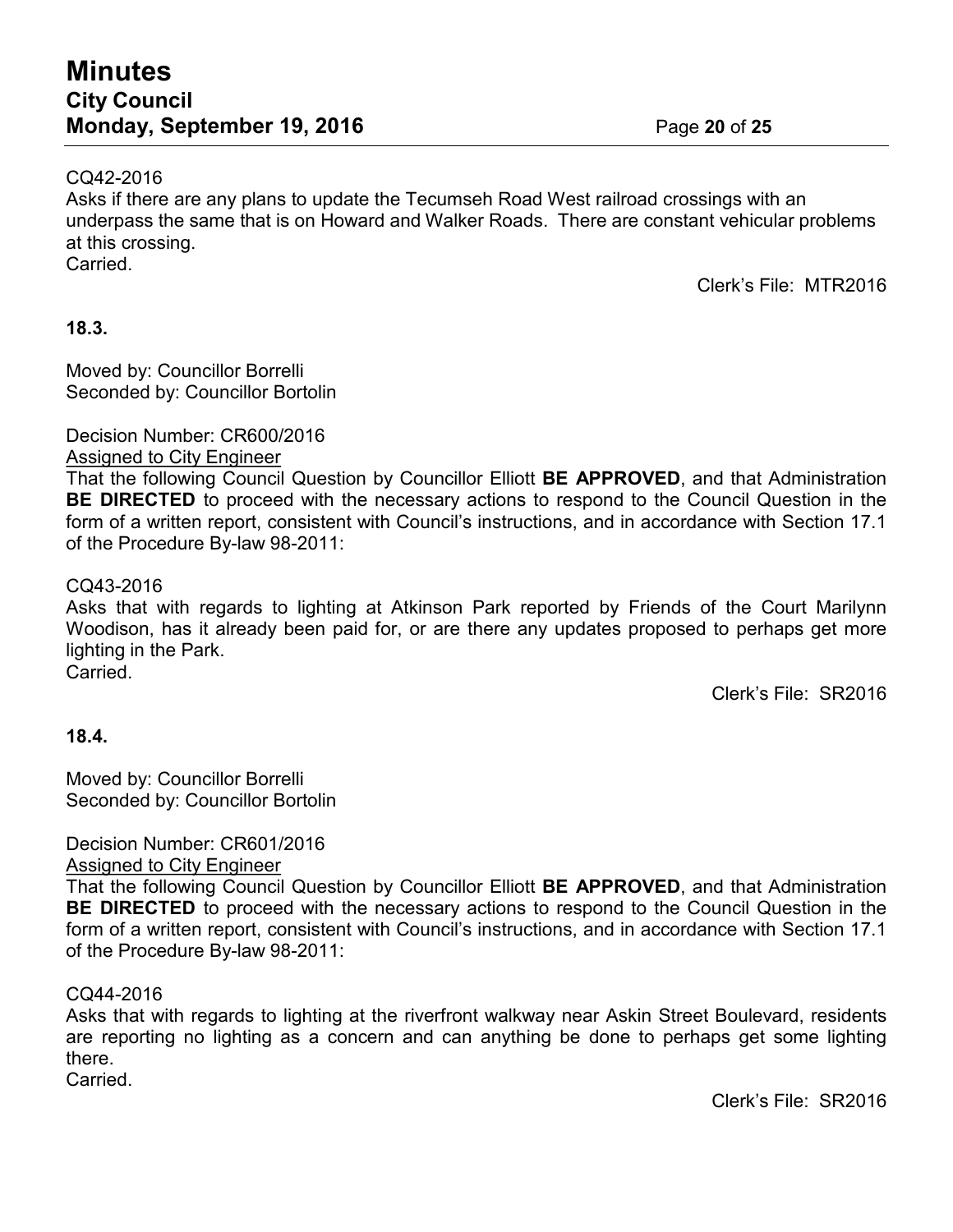#### **21. ADJOURNMENT**

Moved by: Councillor Elliott Seconded by: Councillor Francis

That this Council meeting stand adjourned until the next regular meeting of Council or at the call of the Mayor. Carried.

Accordingly, the meeting is adjourned at 9:22 o'clock p.m.

Mayor City Clerk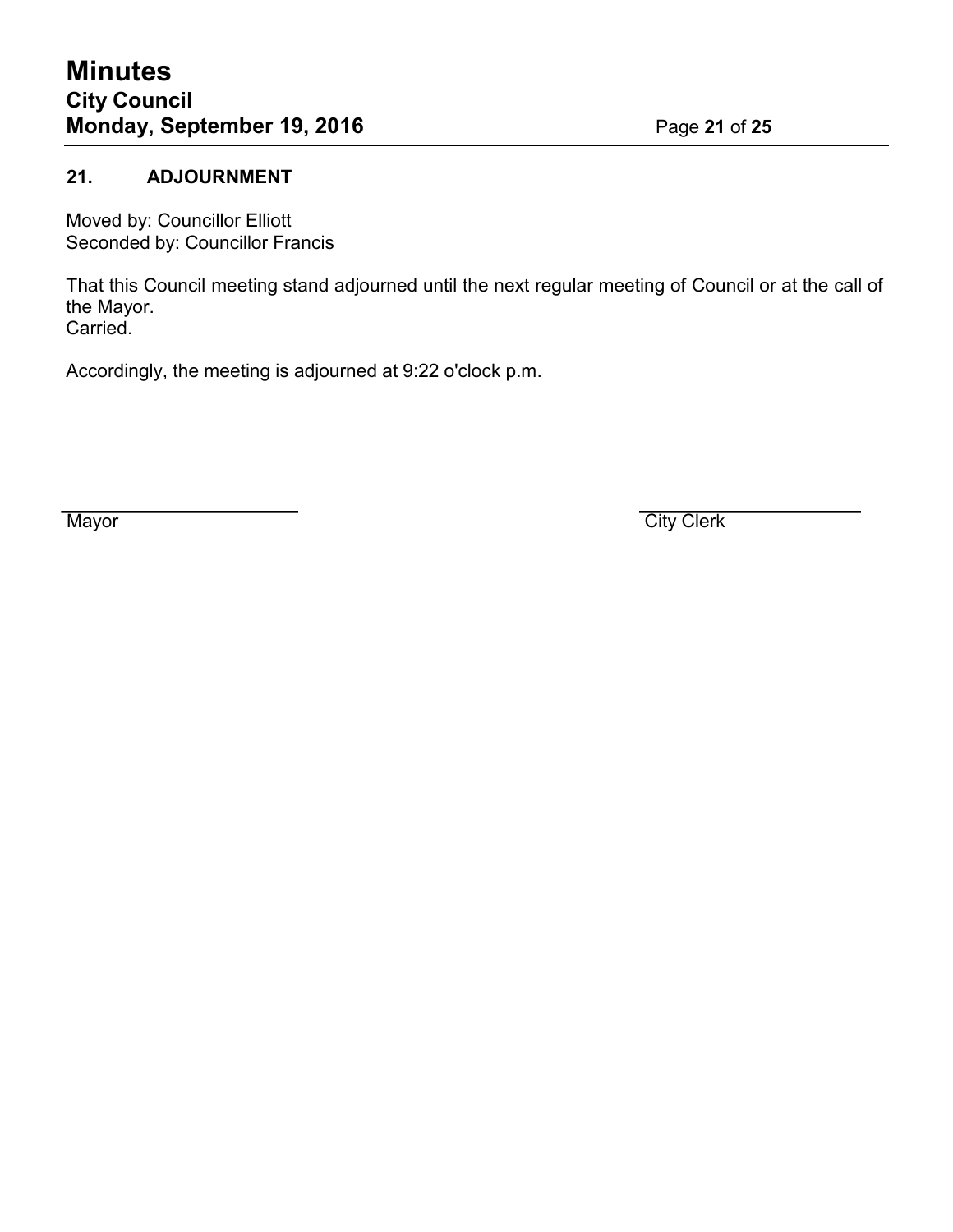**Adopted by Council at its meeting held September 19, 2016 (CR595/2016)** VC/bm

#### **SPECIAL MEETING OF COUNCIL – IN CAMERA September 19, 2016**

#### **Meeting called to order at: 5:30 p.m.**

#### **Members in Attendance:**

Mayor D. Dilkens Councillor F. Francis Councillor J. Elliott Councillor C. Holt Councillor R. Bortolin Councillor J. Gignac Councillor P. Borrelli Councillor H. Payne Councillor E. Sleiman Councillor I. Kusmierczyk

#### **Members Absent:**

Councillor B. Marra

#### **Also in attendance:**

O. Colucci, Chief Administrative Officer

J. Payne, Community Development and Health Commissioner and

Corporate Leader Social Development, Health, Recreation and Culture

M. Winterton, City Engineer and Corporate Leader Environmental Protection and **Transportation** 

V. Critchley, City Clerk/Licence Commissioner and Corporate Leader Public Engagement and Human Resources

J. Mancina, Chief Financial Officer/City Treasurer and Corporate Leader Finance and Technology

S. Askin-Hager, City Solicitor and Corporate Leader Economic Development and Public Safety

C. Brown, CEO for YQG and WDTC/Corporate Leader of Transportation **Services**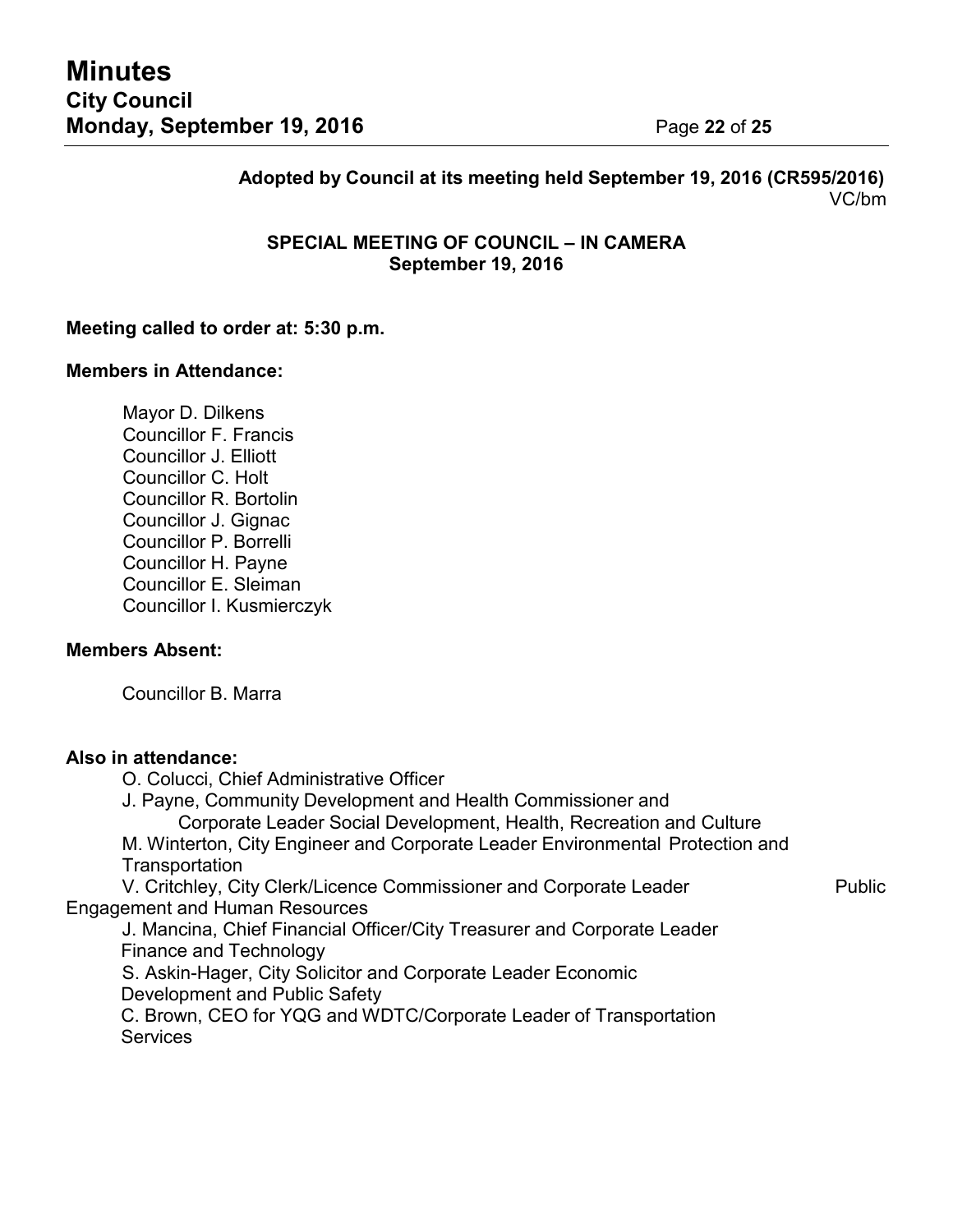**Verbal Motion is presented by Councillor Gignac, seconded by Councillor Sleiman, that Rule 3.3 (c) of the** *Procedure By-law, 98-2011,* **BE WAIVED to add the following Agenda items:**

- **4. Legal/Property Matter – Solicitor-client privilege;**
- **5. Property/Legal Matter – Solicitor-client privilege (Questions on Item 8.4 on open agenda)**

**Motion Carried.**

**Verbal Motion is presented by Councillor Bortolin, seconded by Councillor Gignac, to move in Camera for discussion of the following item(s), adding Items 4 and 5:**

| <u>Item</u><br>No. | <b>Subject</b>                                                                                                         | <b>Section - Pursuant to</b><br>Municipal Act, 2001, as<br>amended |
|--------------------|------------------------------------------------------------------------------------------------------------------------|--------------------------------------------------------------------|
| 1.                 | <b>Property matter – lease</b>                                                                                         | 239(2)(c)                                                          |
| 2.                 | Legal/Property matter -<br>expropriation settlement                                                                    | 239(2)(e)(c)                                                       |
| 3.                 | <b>Property matter – lease</b><br>amendment                                                                            | 239(2)(c)                                                          |
| 4.                 | <b>Legal/Property Matter -</b><br>Solicitor-client privilege -<br>verbal update - ADDED                                | 239 (2) (e) (f) (c)                                                |
| 5                  | <b>Property/Legal Matter –</b><br><b>Solicitor-client privilege</b><br>(Questions on Item 8.4 on open<br>agenda) ADDED | 239(2)(f)                                                          |

**Motion Carried.**

#### **Declarations of Pecuniary Interest:**

None declared.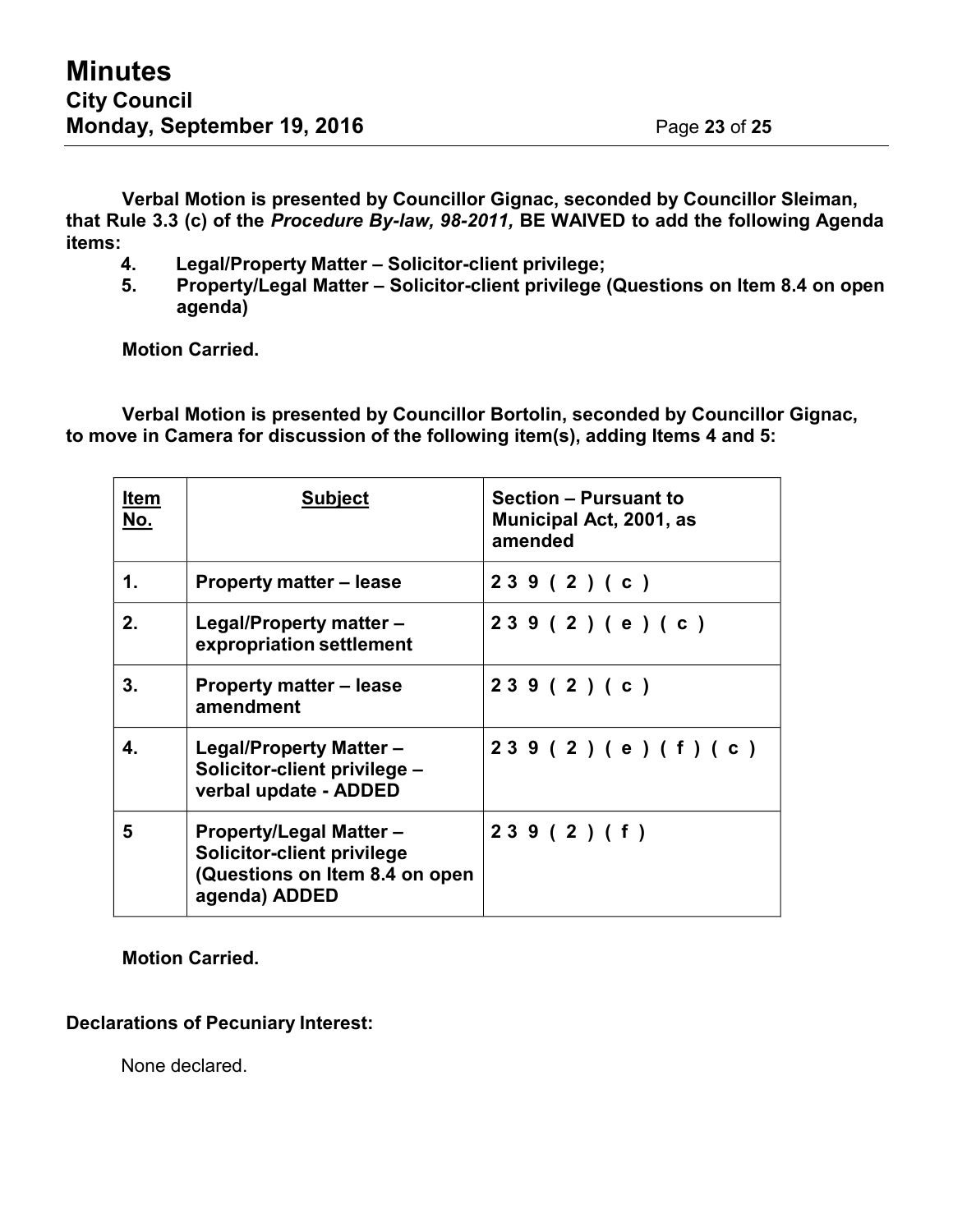# **Minutes**

## **City Council Monday, September 19, 2016** Page **24** of **25**

**Discussion on the items of business. (Items 1, 2, 3, 4 and 5)**

**Verbal Motion is presented by Councillor Kusmierczyk, seconded by Councillor Francis,**

**to move back into public session.**

**Motion Carried.**

**Moved by Councillor Sleiman, seconded by Councillor Elliott,**

**THAT the Clerk BE DIRECTED to transmit the recommendation(s) contained in the report(s) discussed at the In-Camera Council Meeting held September 19, 2016 directly to Council for consideration at the next Regular Meeting.**

1. That the recommendation contained in the in-camera report from the Asset/Lease Administrator, Manager of Real Estate Services, Chief Financial Officer/City Treasurer and Corporate Leader Finance and Technology,

Community Development and Health Commissioner and Corporate Leader Social Development, Health, Recreation and Culture and City Solicitor and Corporate Leader Economic Development and Public Safety respecting a property matter - lease **BE APPROVED**.

2. That the recommendation contained in the in-camera report from the Coodinator of Real Estate Services, Manager of Real Estate Services, City Engineer and Corporate Leader Environmental Protection and Transportation, City Solicitor and Corporate Leader Economic Development and Public Safety and Chief Financial Officer/City Treasurer and Corporate Leader Finance and Technology respecting a legal/property matter – expropriation settlement **BE APPROVED**.

3. That the recommendation contained in the in-camera report from the City Engineer and Corporate Leader Environmental Protection and Transportation, City Solicitor and Corporate Leader Economic Development and Public Safety and Chief Financial Officer/City Treasurer and Corporate Leader Finance and Technology respecting a property matter – lease amendment **BE APPROVED**.

4. That the confidential verbal report of the City Solicitor and Corporate Leader Economic Development and Public Safety regarding a legal/property matter – solicitor-client privilege **BE RECEIVED FOR INFORMATION**.

5. That the confidential verbal report of the Chief Financial Officer/City Treasurer and Corporate Leader Finance and Technology and Chief Administrative Officer respecting a property/legal matter – solicitor-client privilege (Questions on Item 8.4 on open agenda) **BE RECEIVED FOR INFORMATION.**

#### **Motion Carried.**

**Moved by Councillor Borrelli, seconded by Councillor Payne,**